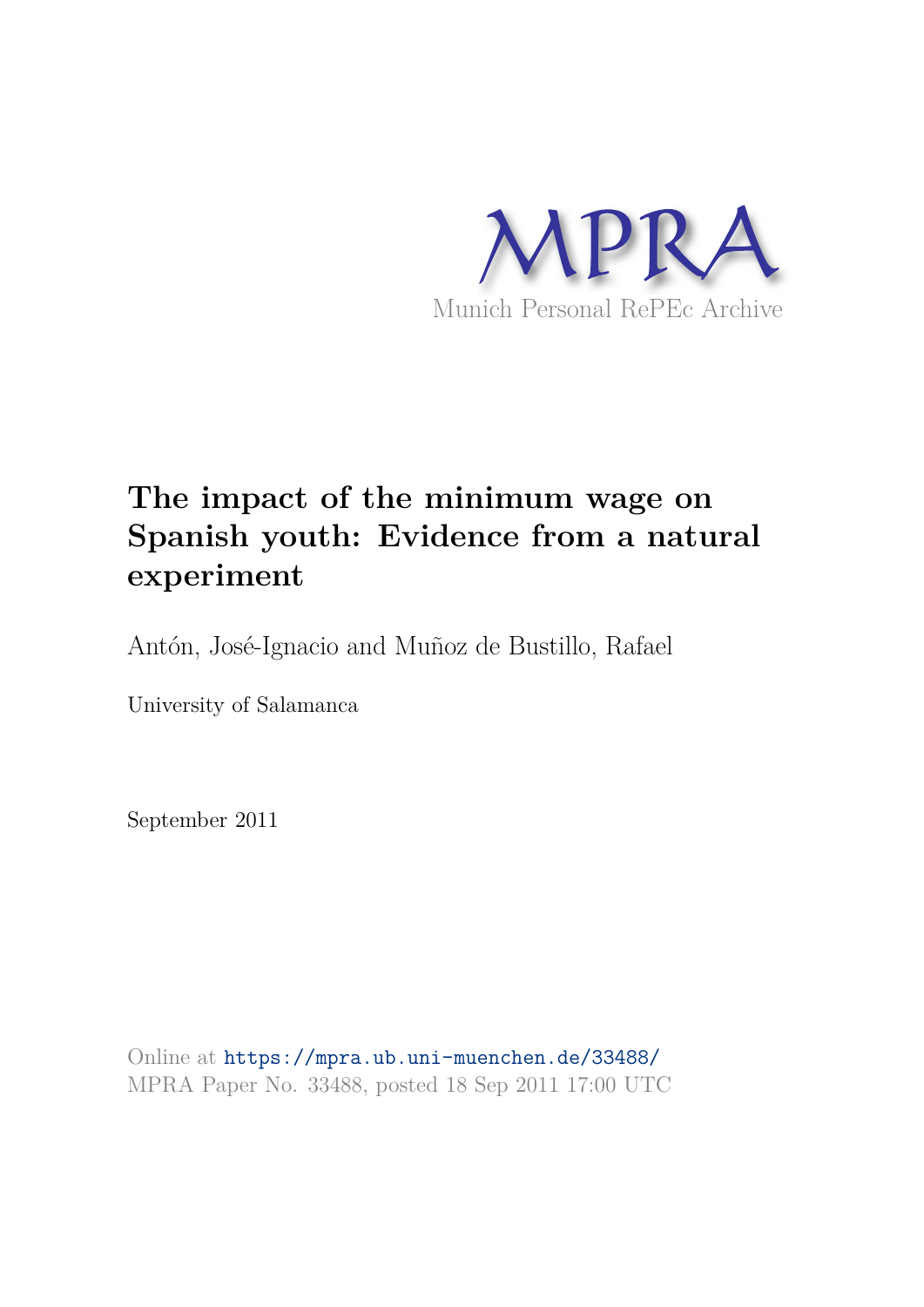# **THE IMPACT OF THE MINIMUM WAGE ON SPANISH YOUTH: EVIDENCE FROM A NATURAL EXPERIMENT**

JOSÉ-IGNACIO ANTÓN (janton@usal.es)

RAFAEL MUÑOZ DE BUSTILLO (bustillo@usal.es)

*UNIVERSITY OF SALAMANCA (SPAIN)* 

## **ABSTRACT**

This work assesses the impact of the minimum wage on youth employment, unemployment and education enrolment in Spain. Using a difference-indifferences approach, we take advantage of the fact that the minimum wage for people aged 16 and 17 years old, which was approximately two thirds the level of the standard minimum wage, was raised to reach full convergence with the latter in a period of three years (from 1995 to 1998). The empirical analysis suggests that this policy intervention depressed the employment levels of the affected group, raised unemployment among them and decreased the probability of remaining in formal education.

**KEYWORDS:** minimum wage, Spain, difference-in-differences, employment.

**JEL CLASSIFICATION:** J38, J23, J24.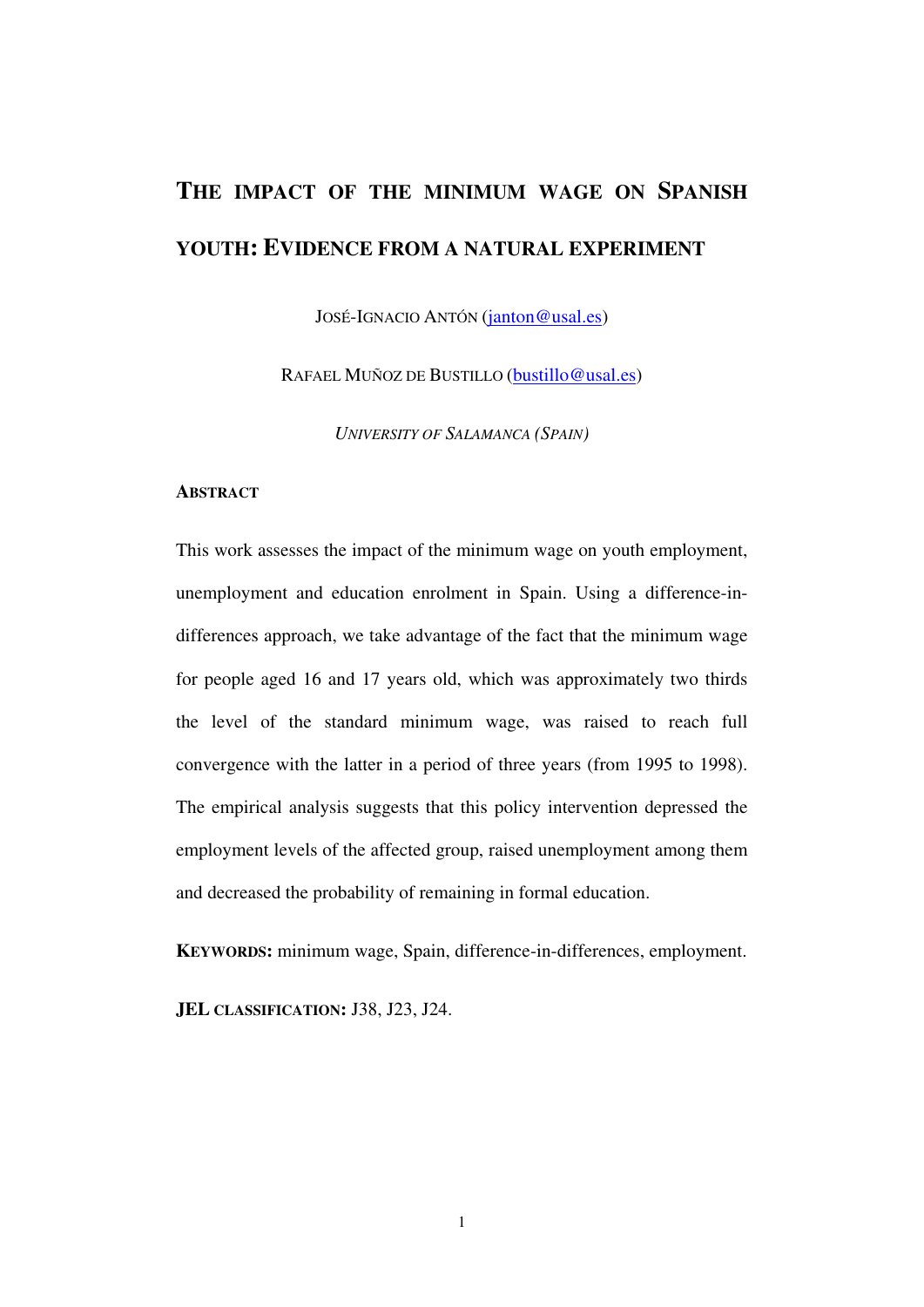# **1. INTRODUCTION**

The research on the impact of a minimum wage (MW) on labour market performance has a long tradition in labour economics and to this day continues to be at the core of the debate on labour market interventions, with a myriad of works dealing with the effects of MW on different outcomes, from employment and unemployment to human capital formation. In spite of the vast amount of empirical evidence gathered on this issue, there is still no consensus as to the impact of MW on the labour market and especially on the magnitude of such effects.<sup>[1](#page-17-0)</sup> The main aim of this article is to contribute to this body of literature by providing empirical evidence on the impact of the increase in youth MW on the behaviour of employment, unemployment and education enrolment among youth in Spain during the 90s. We benefit from a natural experiment consisting of the fact that the minimum wage for people aged 16 and 17, far below the standard minimum wage, was raised to reach full convergence with the latter over a period of three years (from 1995 to 1998). Using a difference-in-differences methodology, we find that this policy reduced employment by around 3 percentage points, raised unemployment by roughly 2 percentage points and depressed the probability of being at school by around 1.5 points.

The article unfolds in five parts that follow this introduction. In the first part, we discuss the rationale for a specific minimum wage for youth,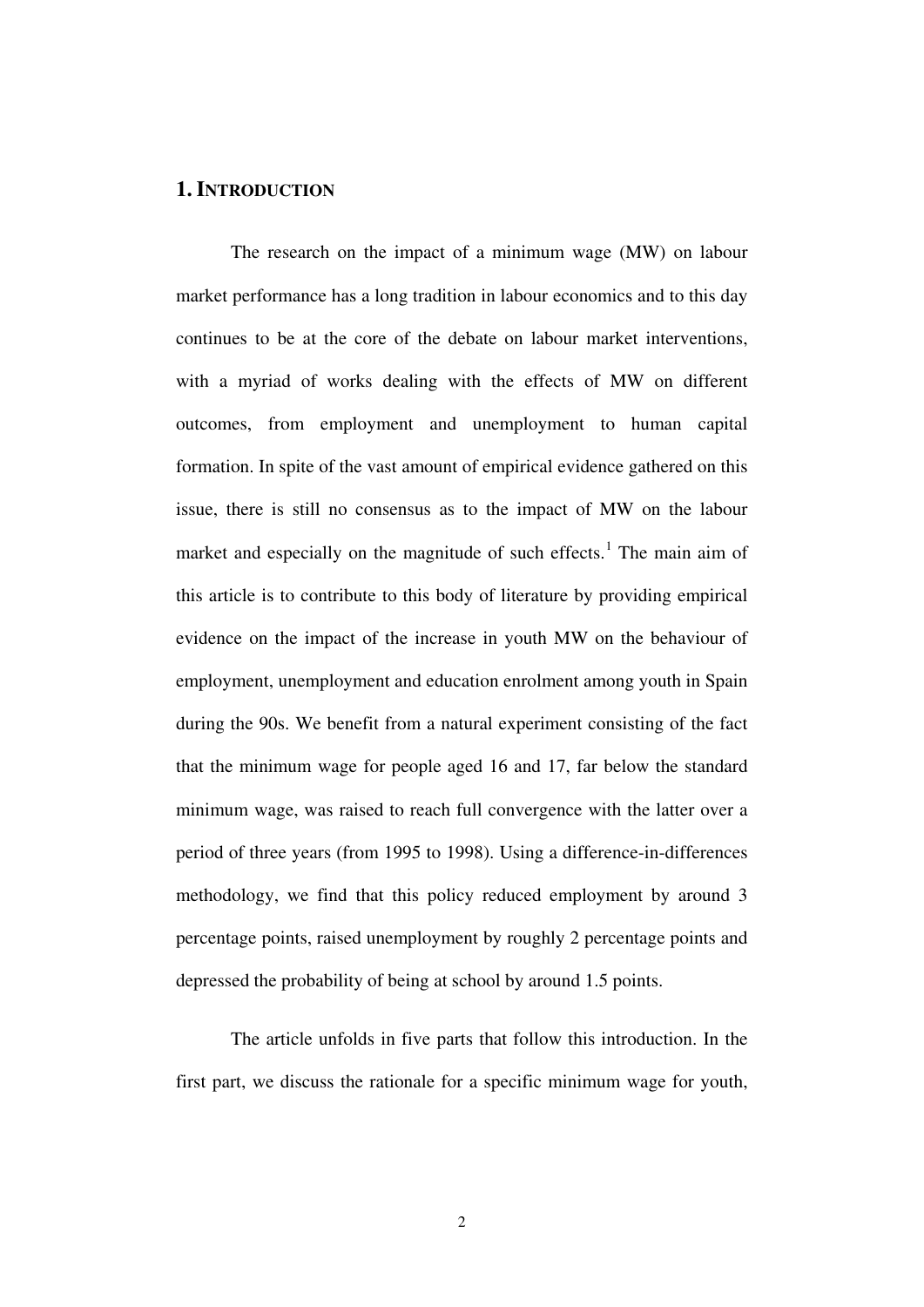submit a detailed account of the rise in the MW and present a brief literature review on this issue in Spain and other relevant countries where similar changes were adopted. The third section describes the main features of the database used in the empirical work, while the fourth explains the methodology followed for evaluating the impact of the rise in MW. The main results of the analysis are presented in the sixth section. The last section, as usual, summarises and discusses the main conclusions of the article.

### **2. BACKGROUND AND LITERATURE REVIEW**

## *2.1. Rationale for a different and lower minimum wage for youth.*

The existence of a differentiated lower minimum wage for young workers can be defended from two different perspectives (Marinakis 2007). From the demand side, it can be argued that young workers will most likely have lower productivity than older workers with longer work experience and on the job training. If that is the case, having a single MW for workers notwithstanding their age would penalize the group of young workers as, for the same wage, instead of younger workers firms would demand older workers with higher productivity<sup>[2](#page-17-1)</sup>. From a different perspective, the higher the minimum wage for young workers the higher the incentive for young people to enter the labour market, leaving school prematurely. If, as occurs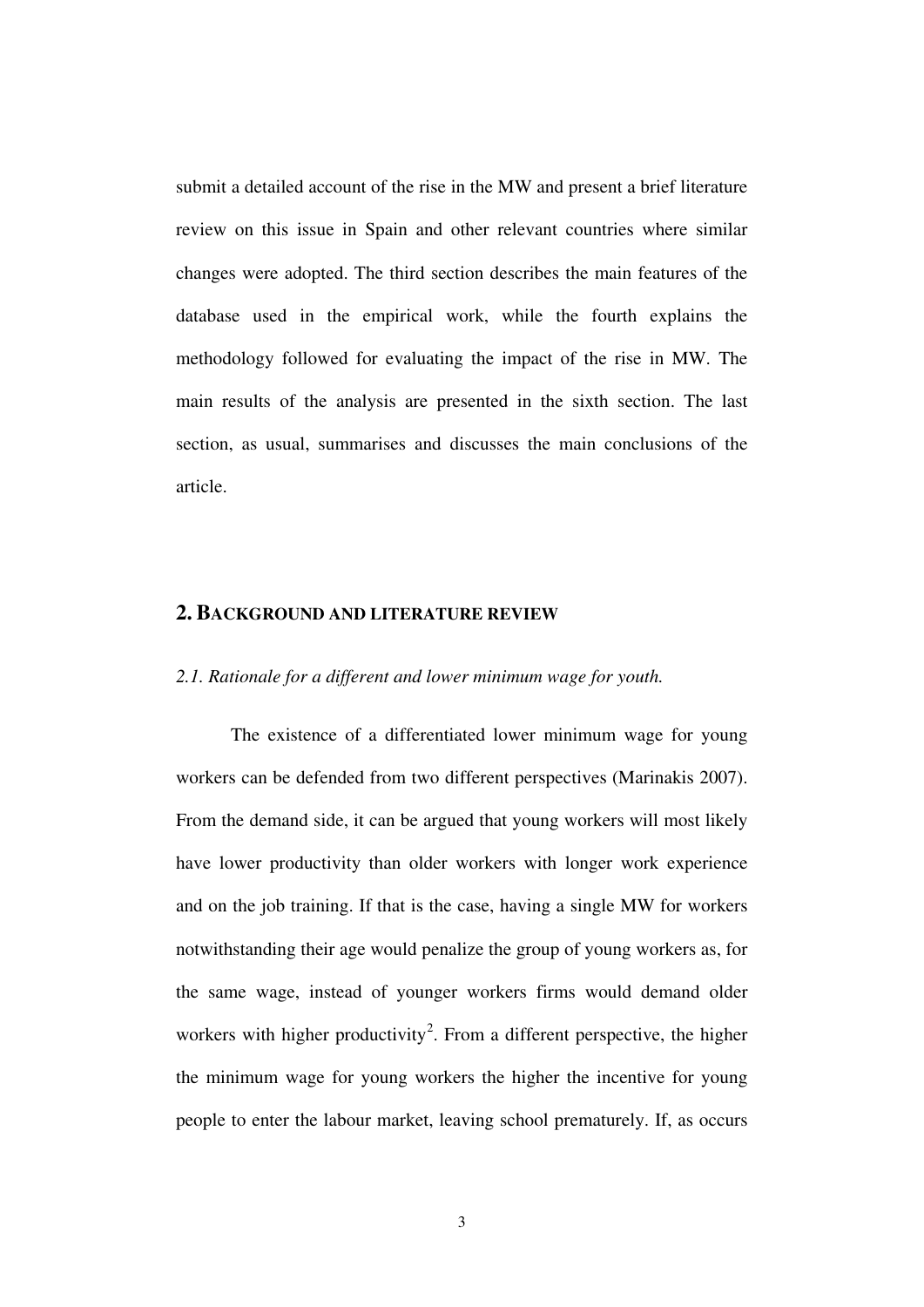in the EU, for example, finishing higher secondary education is a goal worth pursuing<sup>[3](#page-17-2)</sup>, a low youth minimum wage in comparison to the adult MW would penalize leaving school early.

As we can see in Table 1, most high income countries with Minimum Wage Legislation have a separate lower MW for young workers, although the different cases vary. In some countries -Australia, Belgium, Luxemburg, the UK and, notably, the Netherlands - the MW rises with age until it converges with the adult MW from a given age: 18 in Luxemburg, 21 in the UK, Belgium and Australia and 23 in the Netherlands. In another set of countries - Korea, the USA, France, Ireland and the Czech Republic the MW rate is related to both tenure in the job and age. A third group of countries have a single lower MW for workers under a given age. Finally, Canada, Spain, New Zealand and Portugal, after a period of enforcing different MW for different age groups, opted for a single MW regardless of age. There are also wide differences in terms of the age-related minimum wage differentials, ranging from 10% in the cases of Korea and the USA (as well as in Australia for those 20 years old) to as much as 70% for 15 year olds in the Netherlands.

### **<TABLE 1 ABOUT HERE>**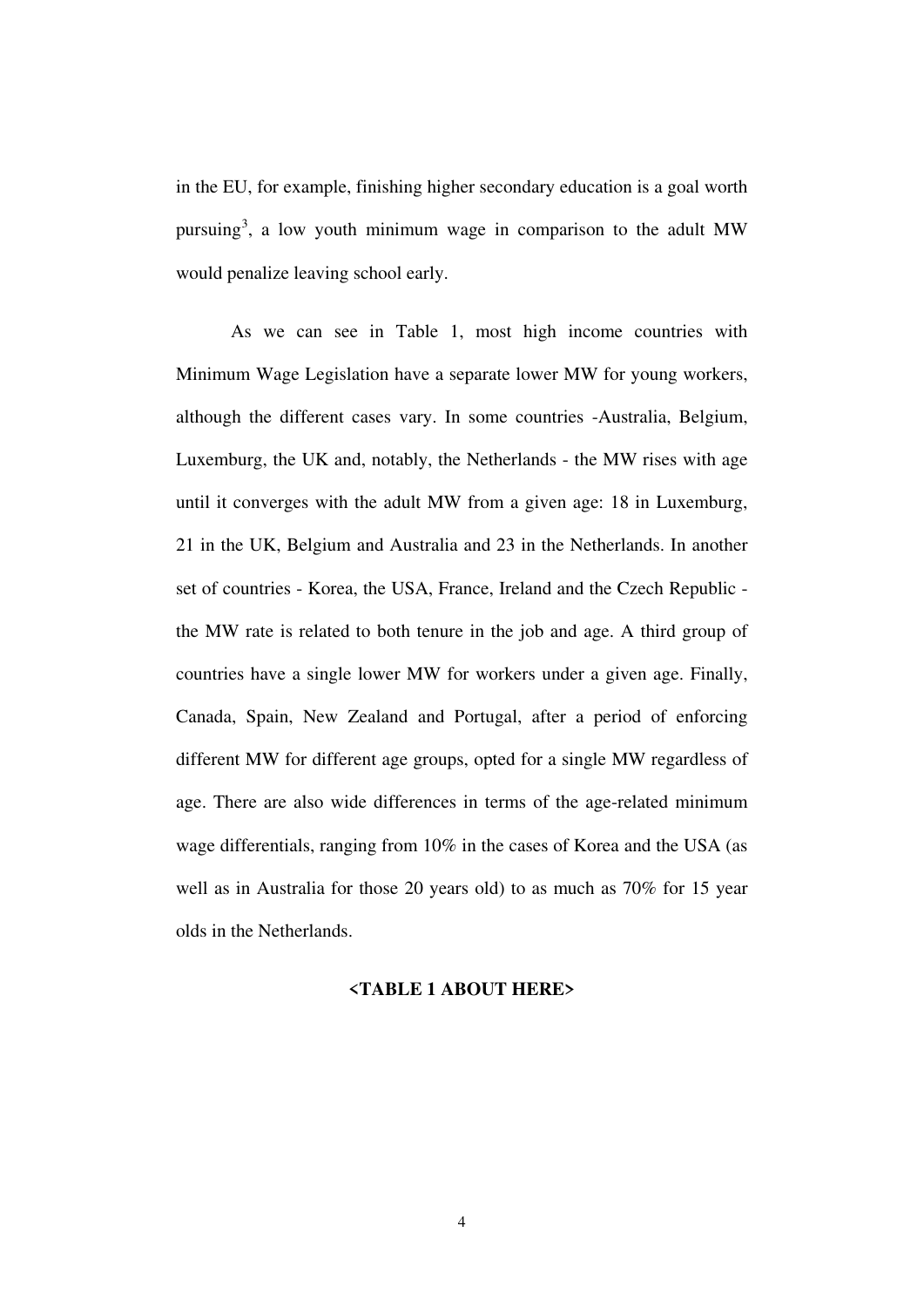## *2.2. The Spanish case*

Minimum Wage legislation in Spain dates to 1963. In the beginning, MW legislation envisaged lower wages for young workers, although the number of sub-minimum wages changed with the modernization of Spanish labour law (including rising the minimum employment age to 16 in 1978). By 1980 there were two sub-wages for young workers, one for workers aged 16 (38% of the standard MW) and another for workers aged 17 (61% of the standard MW). In 1990, the specific wage for workers aged 16 was eliminated, leaving a single sub-wage of 65% of the standard MW for all workers under 18. This change implied an increase of 83% in the MW for workers under 17. Finally, in 1995, one year before the general elections, the Socialist Government decided to merge the youth MW with the standard MW in a three year process. This decision (honoured by the subsequent conservative government) produced a major rise of 64 % in the MW for young workers over a three year period (Table 2). We have tracked Spanish newspapers of the time in order to determine whether this policy measure was announced in advance by the executive (in which case the effect of the rise in the MW could have been anticipated in some way by employers), but we could not find any reference to it in the main national media previous to its approval. Therefore, to our knowledge, this intervention could reasonably be considered as unanticipated.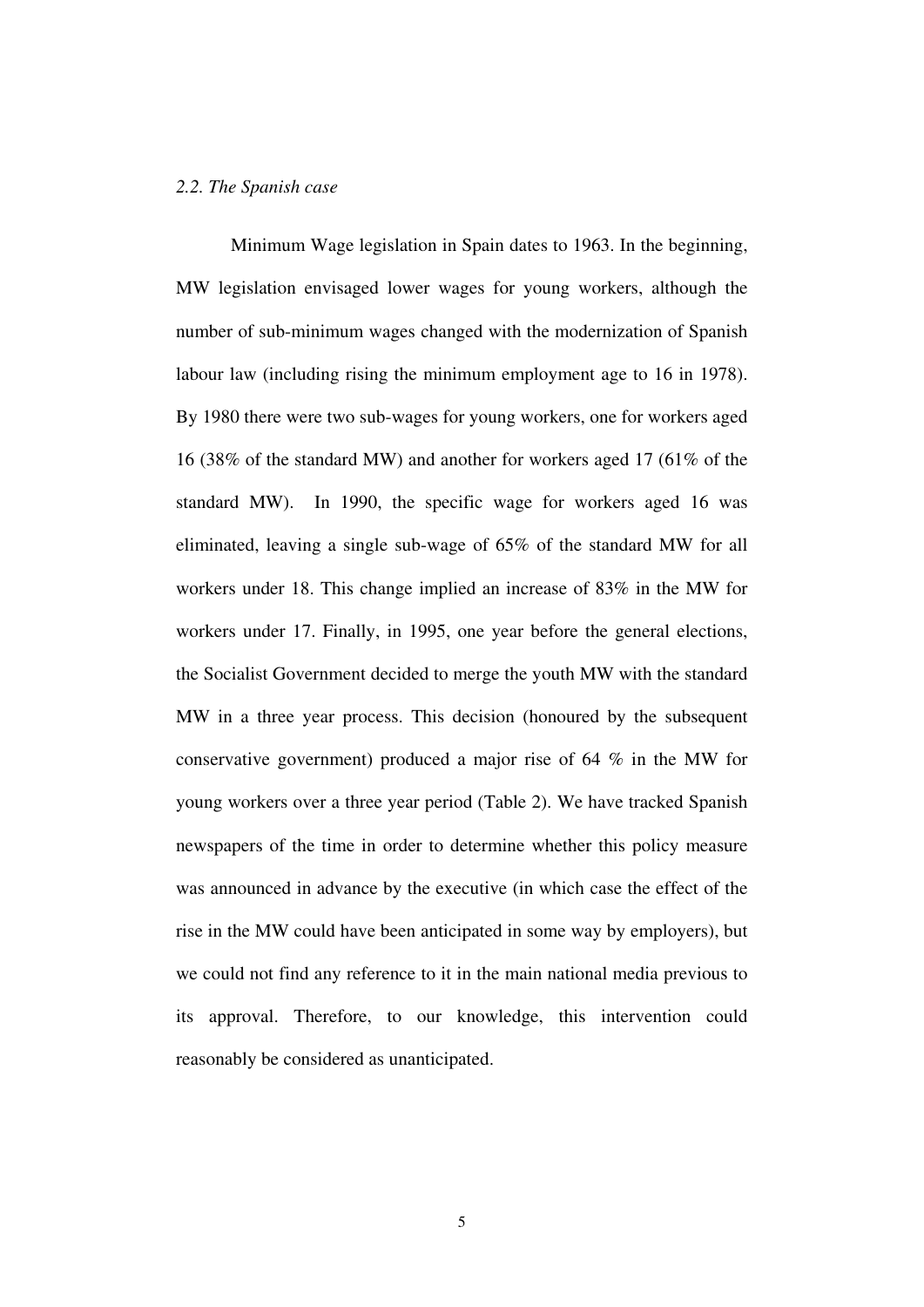This change took place in a context of high employment growth, but also of a high unemployment rate as a result of the 1993 economic crisis, with a total unemployment rate of 23% and a youth unemployment rate (16- 19) of 50%. At that time, as well as now, Spain had a relatively low minimum wage (35% of average wage) compared to other EU countries (Czech 2009).

### **<TABLE 2 ABOUT HERE>**

Several economic studies have explored the impact of the MW on employment in Spain with, as often happens in the international literature on the topic, conflicting results. For example, Dolado *et al*. (1996), using a panel of six sectors over the period prior to the elimination of the youth rate 1967-94, conclude that a MW tended to reduce youth employment but to raise the employment of older workers. A similar result is obtained from the analysis performed by these authors regarding the impact of the abovementioned merger of MW for workers under 16 and 17 in 1990. The papers by Pérez *et al*. (2002) and González *et al*. (2003), focused on youth employment, conclude using different approaches that there is a negative, if weak, impact of MW on employment. More recently, Blazquez *et al.* (2009) find no strong evidence of the existence of a negative effect of MW on youth employment rates for the period 200-2008. Finally, Cebrián *et al.*  (2010), report on a little used data base (*Encuesta de Coyuntura Laboral*) to estimate the impact on employment of the rise in MW in the current decade.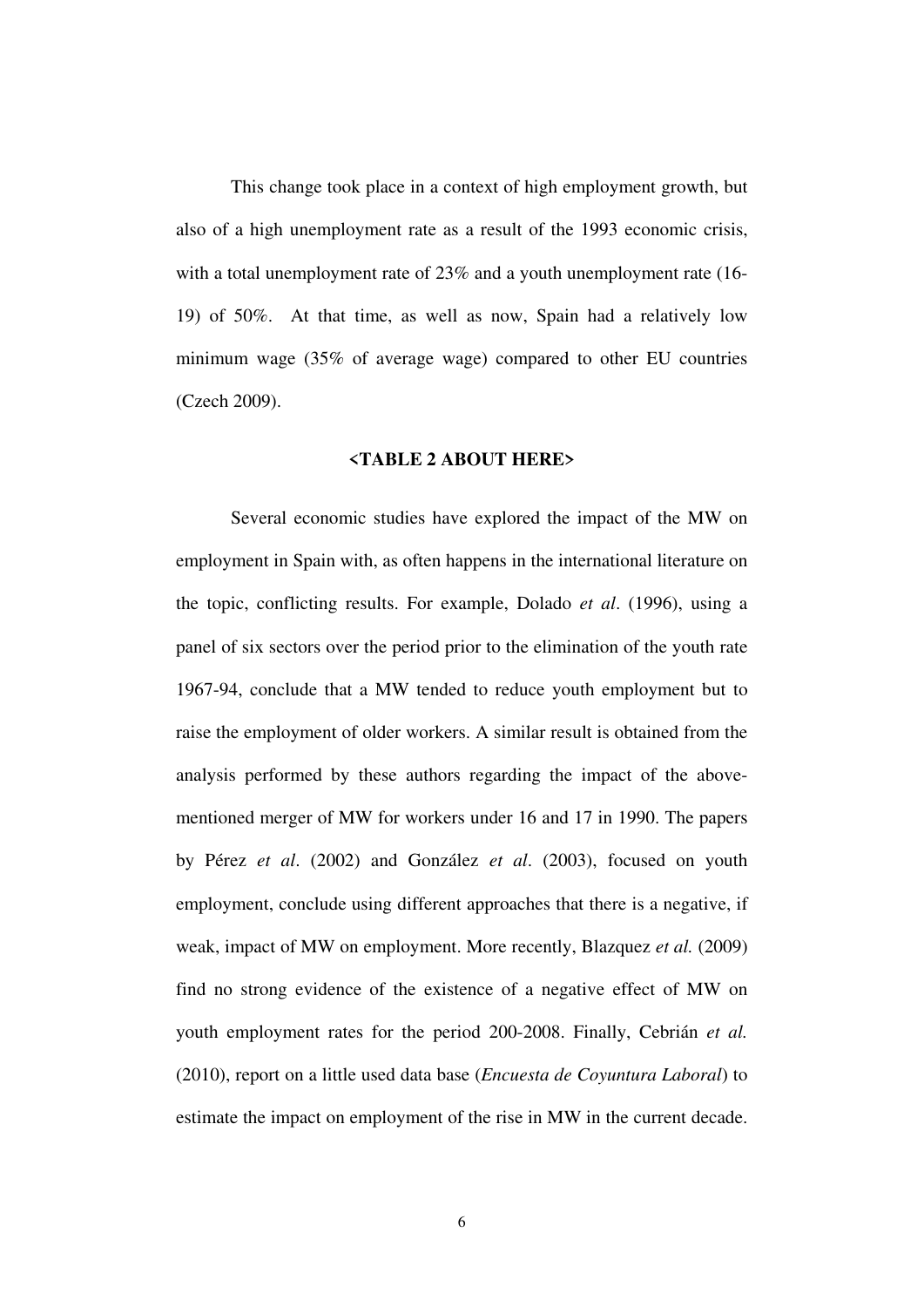The authors conclude that the intense increase in MW that took place in the period 2000-2008 (a 41.2% increase in MW and a 6.4 % increase in the Katz Index) had a negative impact on employment of nearly 5%, mostly explained by the transmission of such increases to the overall wage architecture.

## *2.3. Similar experiences in other countries: Portugal and New Zealand.*

Two international experiences of changes in youth MW, similar to the ones described for Spain, are relevant to the analysis presented in this paper. In 2001, the New Zealand MW for youth underwent a dual reform. Firstly, the threshold marking the standard MW was reduced by two years, from 20 to 18 years old. Secondly, the youth MW for workers 16 and 17 years old was raised in two steps to 80% of the standard MW (instead of the previous 60%). These changes meant a wage increase of 69% for the former group of workers (aged 18 and 19), and an increase of 41% for workers aged 16-17. Hyslop and Stillman (2007), using a methodology of difference-in-differences, do not find evidence of an adverse impact of the MW rise on youth employment in the two years immediately following the reform, although they find weak evidence of employment loss by the third year. Their combined analysis of change in employment and working hours allows them to conclude that the rise the youth MW produced a reduction in the total youth-adult labour earning gap. In contrast, the authors present evidence of a reduction in youth educational enrolment and an increase in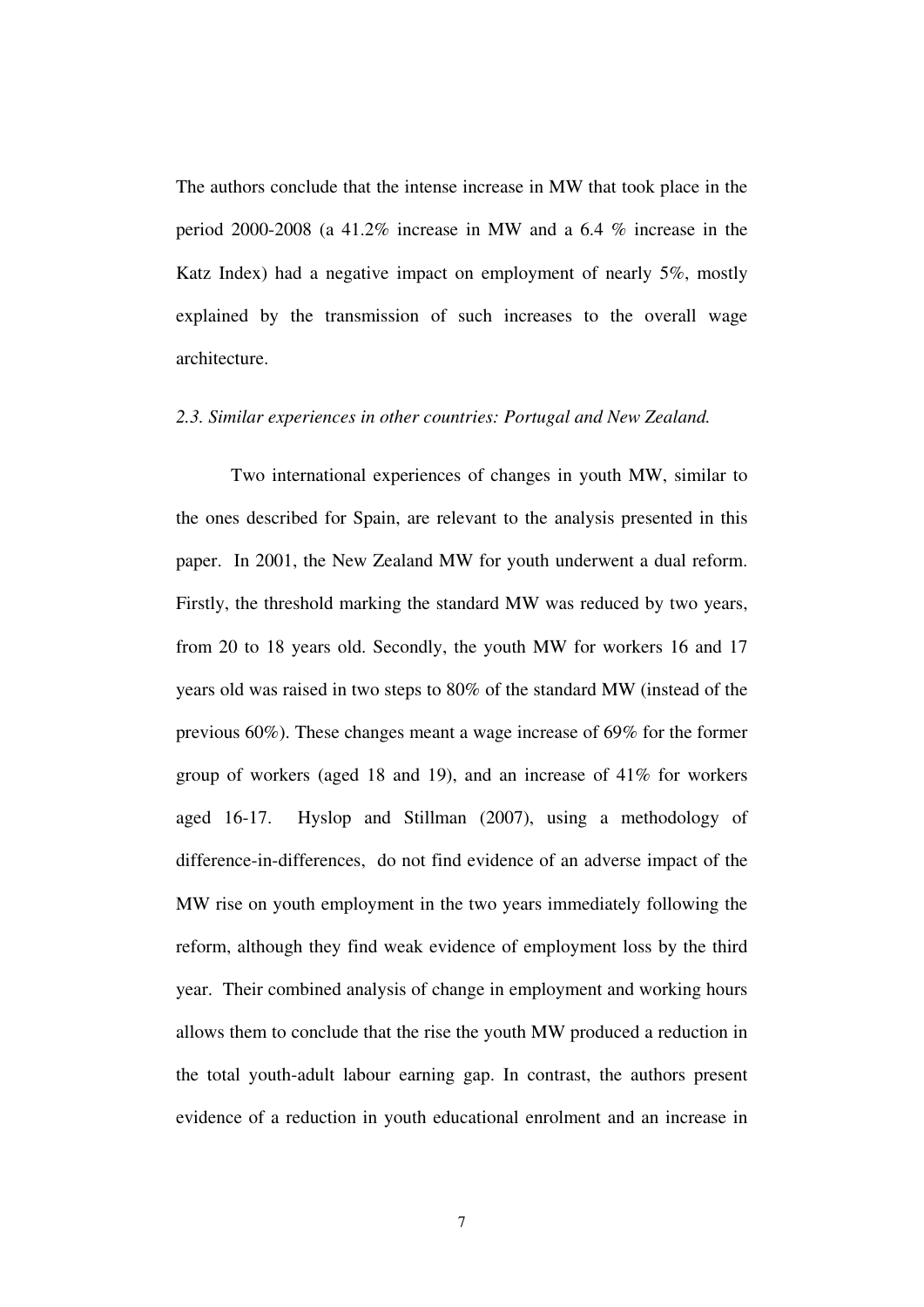youth unemployment, suggesting that the increase in labour supply associated with the increase in youth MW was not matched by a corresponding increase in youth labour demand.

The second case study refers to a country much closer to Spain, Portugal. The Portuguese MW was not created until the overthrow of the Salazar Dictatorship in 1974. In 1986, in order to adapt the existing youth sub-minimum wage to the complete recognition of age 18 as the age of full rights and duties of Portuguese citizens, there was a major change in the structure of the sub-minimum wage consisting of the following: (1) workers were entitled to the standard MW as from age 18 (instead of the previous 20), leading to an increase of 49.3% in MW; (2) workers under 18 were entitled to 75% of the standard rate (instead of the previous 50%). Pereira (2003) focuses on the former group, using a 5 year panel of firm data to study the impact of the rise in MW on the employment of workers aged 18- 19, and on slightly older workers (20-25), who can be considered as substitutes to the group targeted by the reform. According to this author, the increase in MW significantly reduced employment of workers 18 and 19 years old, with estimated employment-MW elasticity in the range of -0.2 to -0.4. The author also observes the existence of a substitution effect towards workers aged 20-25.

8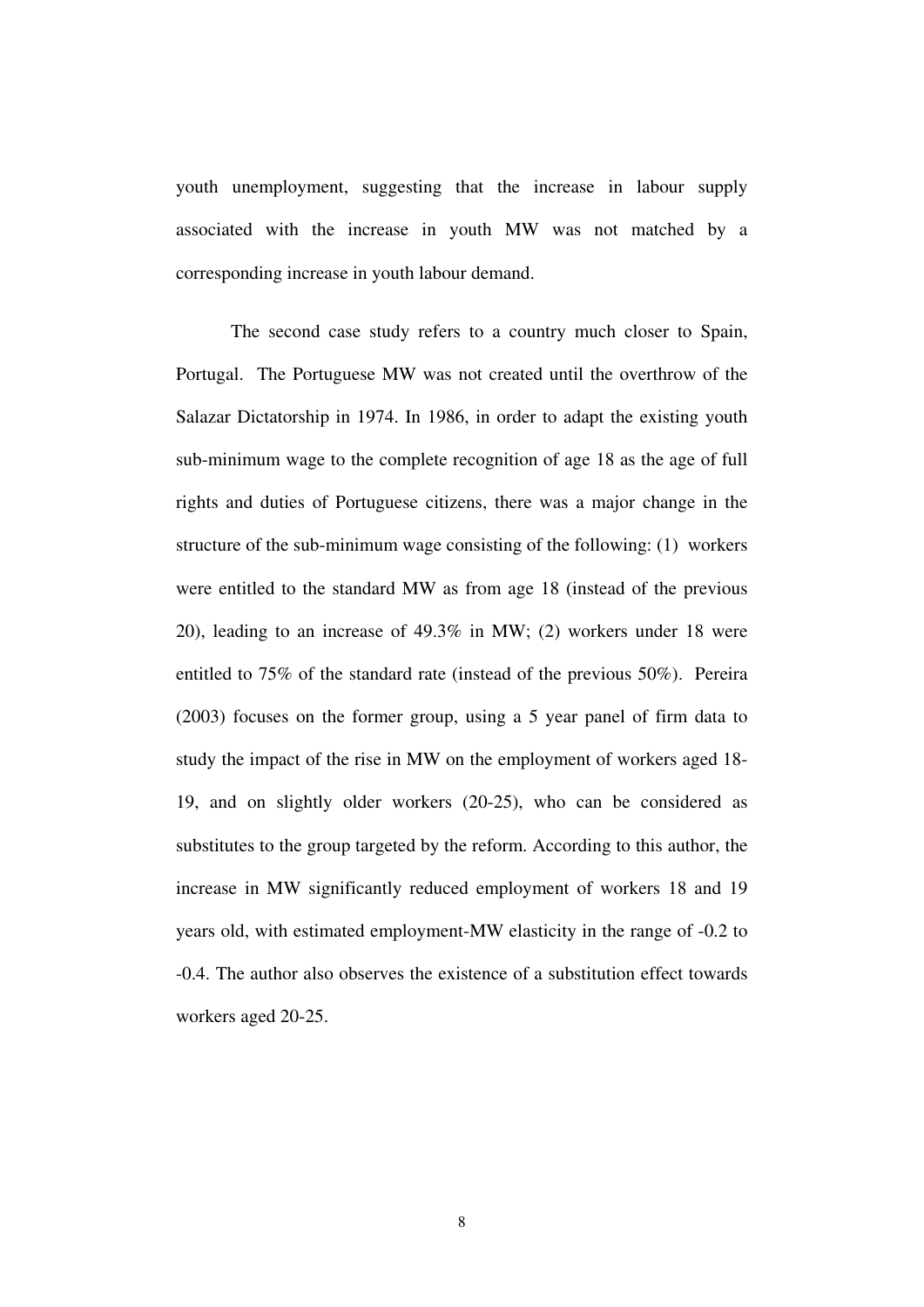# **3. DATA**

The analysis presented below is based on the *Economically Active Population Survey* (EAPS), the Spanish labour force survey carried out in Spain by the National Statistics Institute starting in the 60s. This database comprises a large sample of households and includes the main sociodemographic characteristics of their members. Unfortunately, there is no information available on workers' earnings. At the time of the period of analysis (1995-1998) the survey was carried out on a quarterly basis and had a two-stage stratified sampling. However, only probabilistic weights for correcting for the different probability of selection of households are provided to researchers and, hence, fully taken into account in the analysis. [4](#page-17-3)

The sample used in the analysis comprises the cross-sectional data corresponding to the four quarters of the year 1995 (before the policy change) and the year 1998 (the first year with an equal MW for teenagers and the rest of population). As the National Statistics Institute freely offers a standard extraction of the EAPS only since 1999, we asked for a customized sample for the period of analysis that would allow us to disaggregate the age of individuals year by year (the standard extraction only codes age in fiveyear groups). Overall, our sample comprises more than 48,000 observations of individuals aged 16 or 17 (of whom more than 3,500 are employed and 4,300 were on unemployment) and around 230,000 individuals between 18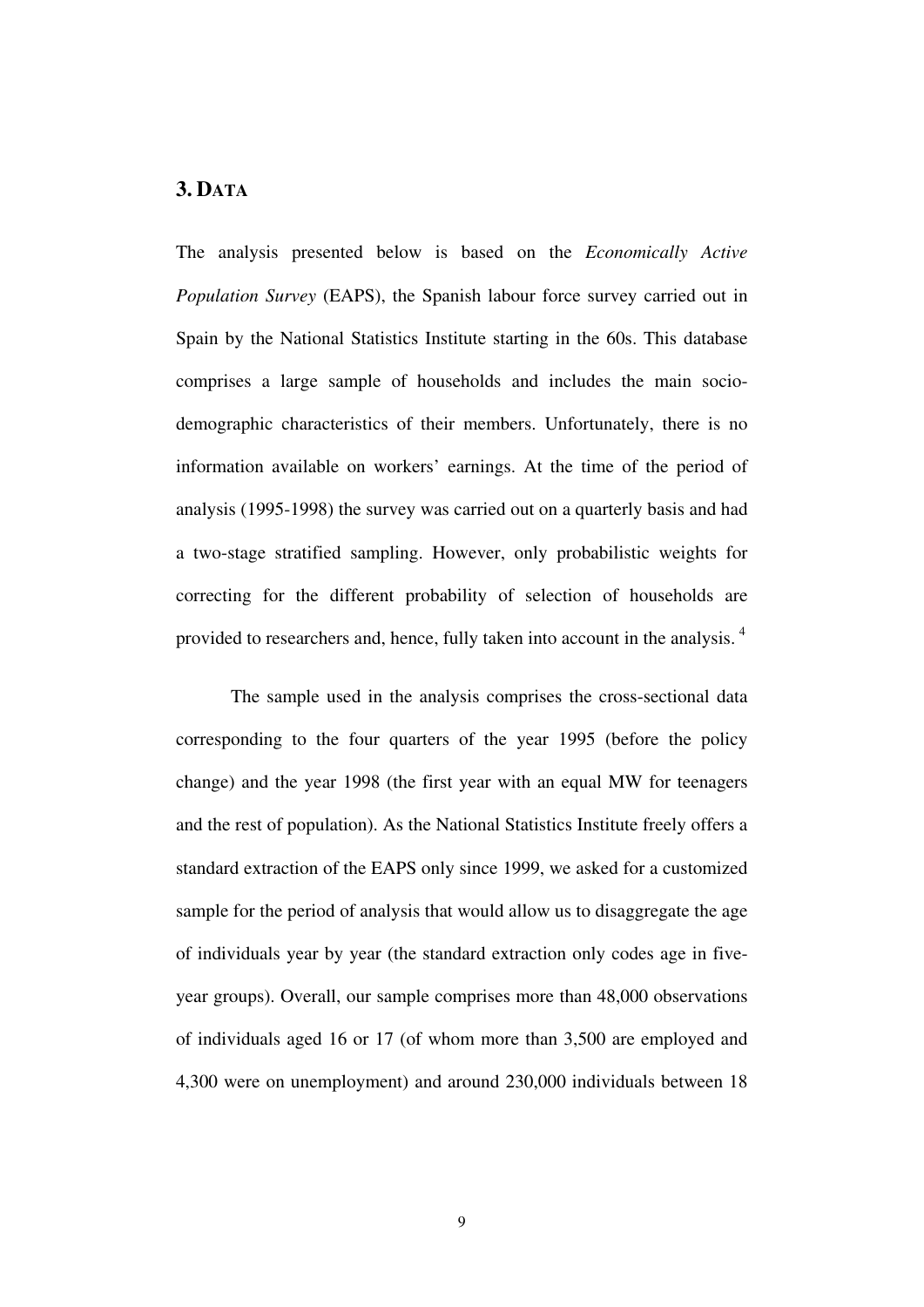and 20 years old (although, as explained below, we use two different control groups in order to check the robustness of the results). This second group shows employment rates and unemployment rates higher and lower than the treated group, respectively.

All the data analysis was performed using the Stata 11.1 software. All data and programs are available from the authors upon request.

# **4. METHODOLOGY**

The estimation of the impact of the increase in youth MW on employment, unemployment and school enrolment is carried out following a difference-in-differences approach, where the treated group is the population aged 16 and 17 and young individuals aged between 18 and 20 years old are considered as the control group. The identifying assumption is that both groups is that both groups would have followed the same trend in absence of the policy change (the parallel trend assumption). As mentioned above, we examine the effects of the rise in youth MW on employment, unemployment, training and school enrolment.

As is well-known, consistency of estimated parameters in linear probability models (LPM) requires considerably less strong assumptions than *probit* and *logit* models, although the latter are more efficient if such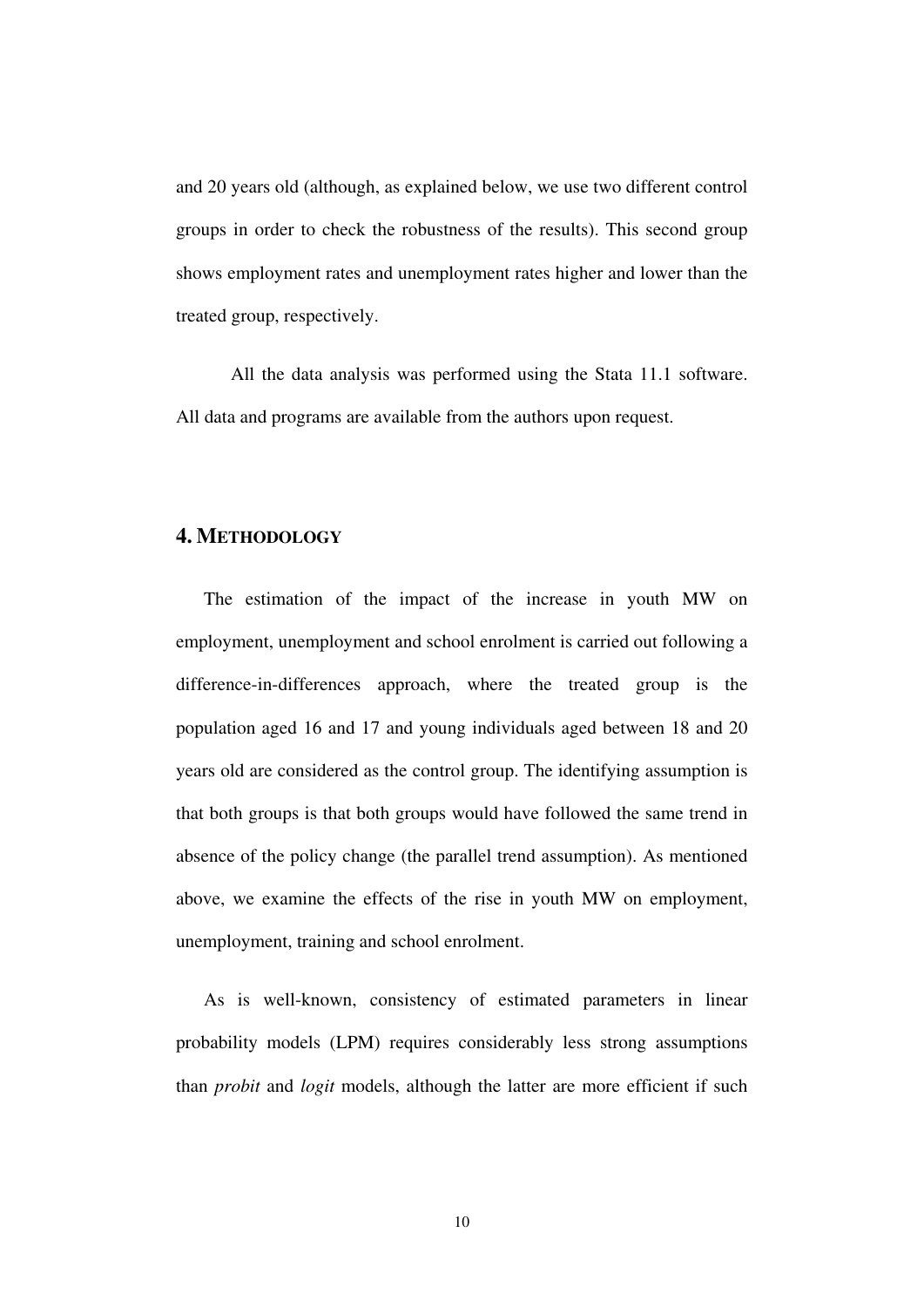assumptions are satisfied. On this basis, some authors, such as Angrist and Pischke (2009), suggest relying on LPM estimates over the other options. Nevertheless, when possible, we perform the estimations using both types of procedures in order to test the robustness of the analysis.

Aiming to estimate the impact of the MW on employment, we initially estimate the following linear model:

$$
E_{it} = \alpha D98_{it} + \lambda D16_{1}7_{it} + \beta treatment_{it} + \theta X_{it} + \varepsilon_{it}
$$
 [1]

Where  $E_{it}$  is a dummy capturing whether individual  $i$  at time  $t$  is employed or not; *D*98*it* is a fictitious variable that takes the value 0 before 1998 and 1 in 1998; *D*16\_17*it* is a dummy indicating whether the individual belongs to the population aged 16-17; is captured by another dummy, treatment, taking the value 1 for individuals aged 16 or 17 in 1998,  $X_{it}$  is a vector containing socio-economic variables (an intercept, individual characteristics and regional and quarter dummies) and, lastly,  $\varepsilon_{it}$  is disturbance with mean zero. The estimation of  $\beta$  yields the effect of treatment on the treated (ETT). Analogously, we also carry out the estimation using the following *probit* model:

$$
p_{it} = \Phi\left(\alpha D98_{it} + \lambda D16_{1}7_{it} + \beta treatment_{it} + \theta X_{it}\right)
$$
 [2]

where  $p_{it}$  is the probability of employment conditional on explanatory variables and  $\Phi(.)$  is the normal cumulative distribution function. As pointed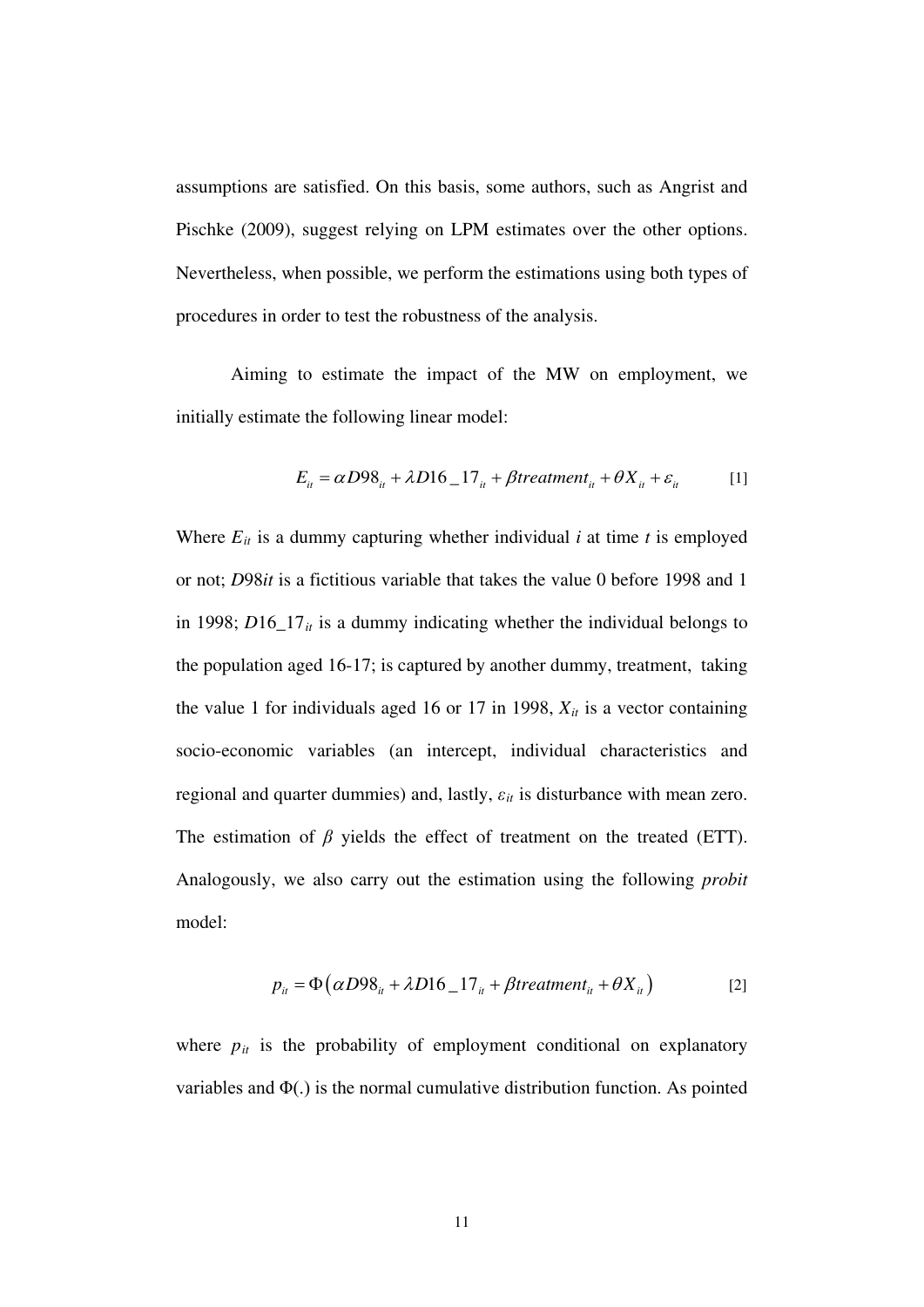out by Puhani (2008), the ETT in a model such as this is identified by the  $expression<sup>5</sup>$  $expression<sup>5</sup>$  $expression<sup>5</sup>$ 

$$
ETT = \Phi(\alpha + \lambda + \beta + \theta X_{it}) - \Phi(\alpha + \lambda + \theta X_{it})
$$
 [3]

As suggested by this same author, we estimate the standard errors of this term using the Delta method. That is, the variance in the ETT can be written as

$$
V(ETT) \approx GVG' \tag{4}
$$

where *G* denotes the gradient of equation [3] with respect to the parameters and *V* is the covariance matrix of the parameters of model [2].

The effect of the policy on unemployment is studied using an analogous model. We estimate the impact of the increase in youth MW on unemployment probability conditional to being active (that is, in the labour force, either employed or unemployed). We cannot correct for the possible bias associated with selection into activity, as we could not find a suitable exclusion restriction for the selection equation (a variable affecting the probability of being in the labour force but independent of the probability of unemployment conditioned on activity). Therefore, our results can only be considered representative of the active population.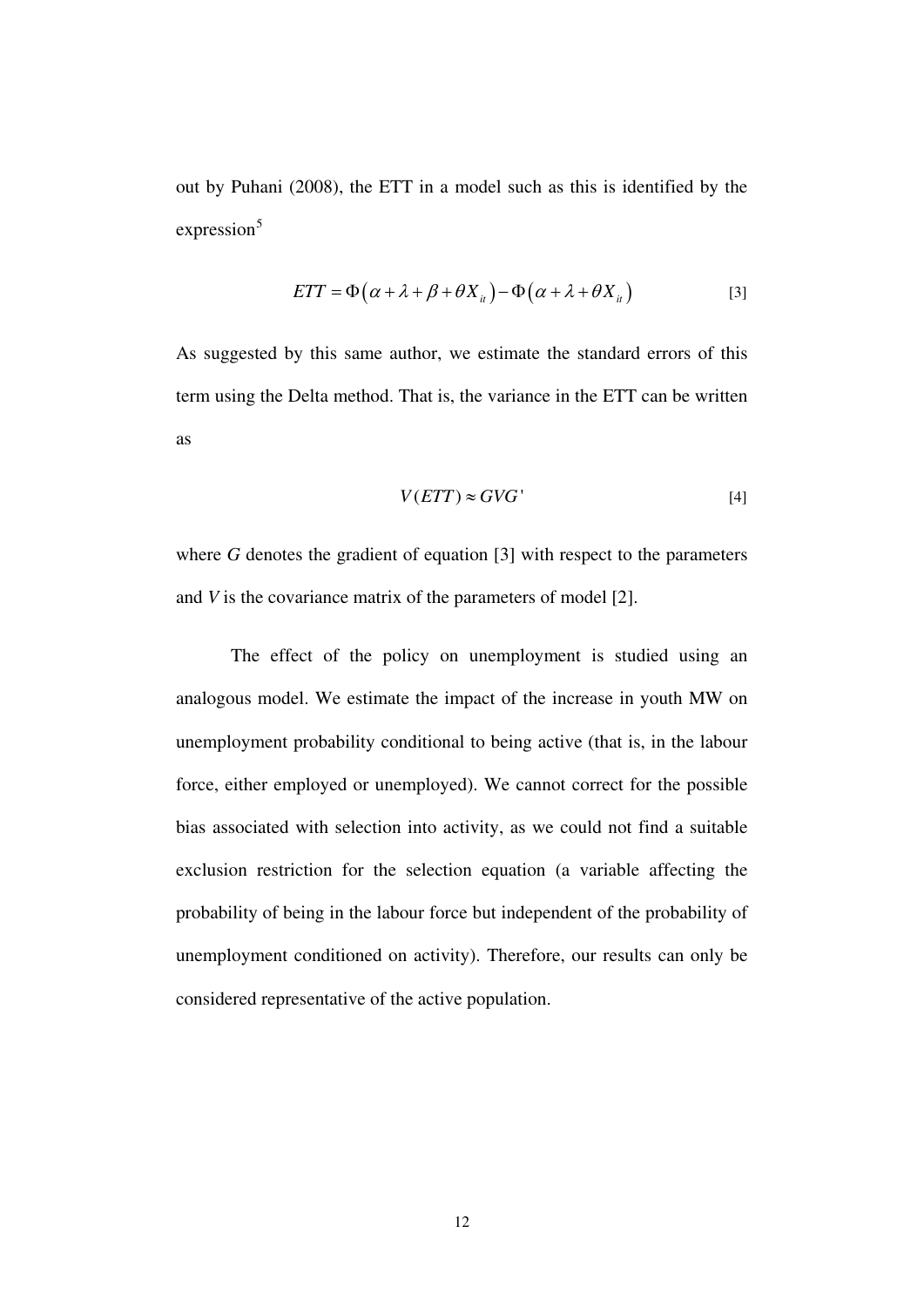Finally, in a specification very similar to the previous ones we also try to assess the effect of the increase in youth MW on the probability of staying in school.

The standard definitions of employment and unemployment correspond to those stated by the International Labour Organization. In order to test for the robustness of the results, firstly, we consider two definitions of employment (including and excluding employers, the selfemployed and family workers from the sample) and unemployment (including and excluding discouraged workers in the group of unemployed individuals). In addition, we use alternative control groups comprising young people aged between 18-20 and 18-24 years old.

# **5. RESULTS**

The main descriptive statistics of the analysis are presented in Table 3. As can be inferred from the Table, the number of observations involved in the analysis is large. In the case of the analysis of employment, people who are in conscription are excluded, while they are considered in the case of education (as being enrolled in formal education was one of the possible causes for postponement of military service). Note that the number of groups considered is two (a treated and an untreated one), so it is not possible to obtain standard errors clustered by group. Nevertheless, in the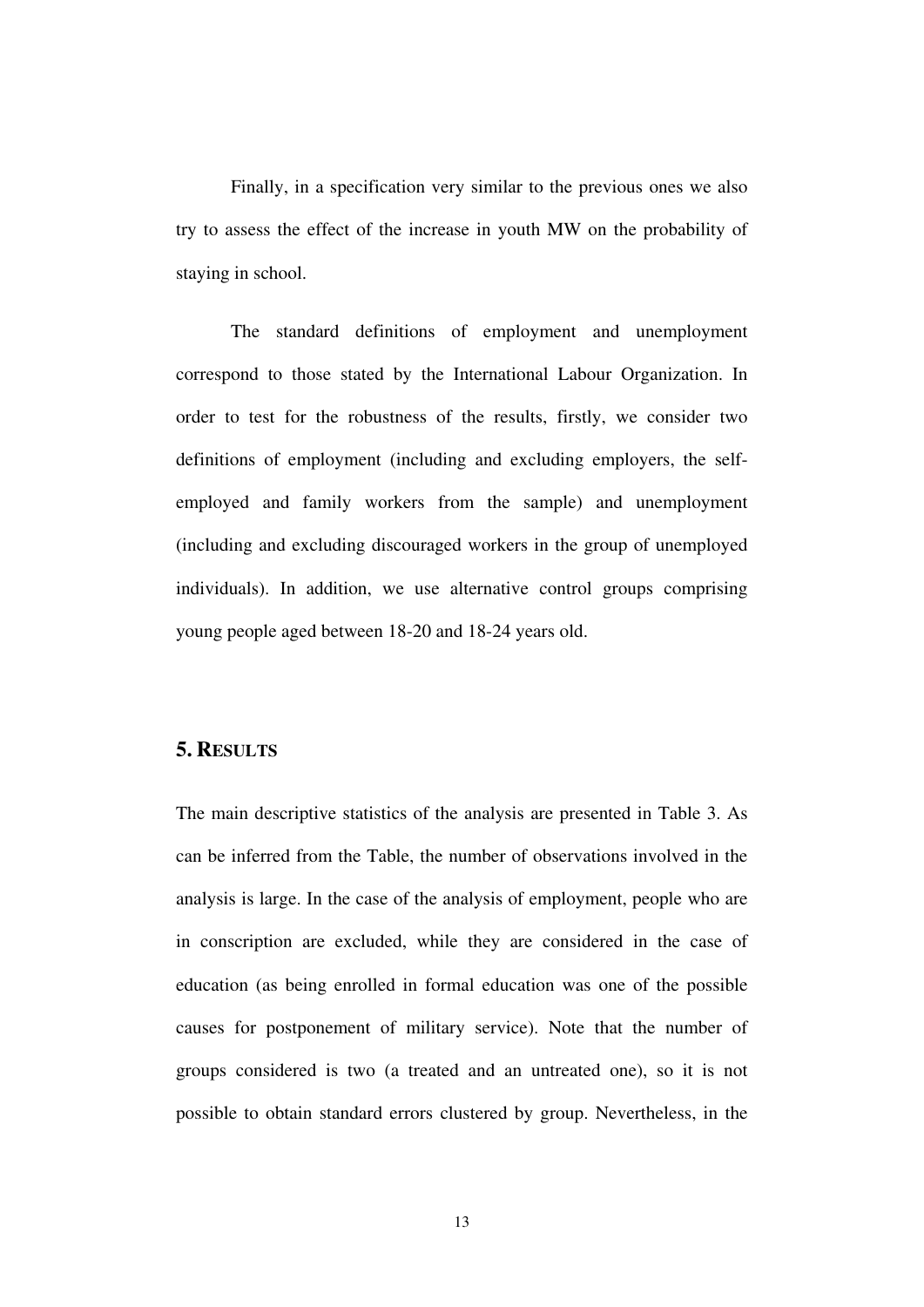two-group case, as suggested by Wooldridge (2006; 18), this issue (the impossibility of clustering in order to take into account within-group correlation) is indistinguishable from the parallel trend assumption present in any difference-in-differences analysis (that is, we cannot be sure that any observed difference in means is entirely caused by the policy change).

## **<TABLE 3 ABOUT HERE>**

The results of the difference-in-differences analysis are displayed in Table 4. Firstly, the raw difference-in-differences (given by the LPMs) indicates a negative effect of the rise in MW on employment (-1.9 percentage points) and enrolment in formal education (-1.6 percentage points) and a positive impact on unemployment (2.5 percentage points). Secondly, the adjusted difference-in-differences estimates reveal that the direction of such impacts holds once we control for a set of observable characteristics. The effect on employment is significant and negative at the 1% level, at -3 percentage points in the LPM and -2.6 percentage points in the *probit* model, while the positive effect on unemployment, significant at the 5% level, is roughly 3 percentage points in both models. Finally, the rise in the MW seems to have negatively affected the probability of being in formal education. The LPM estimate, significant at the 1% level, suggests a negative impact of 1.6 points on enrolment, whereas the probit estimate, only significant at 10%, indicates a slightly smaller impact (-1.3).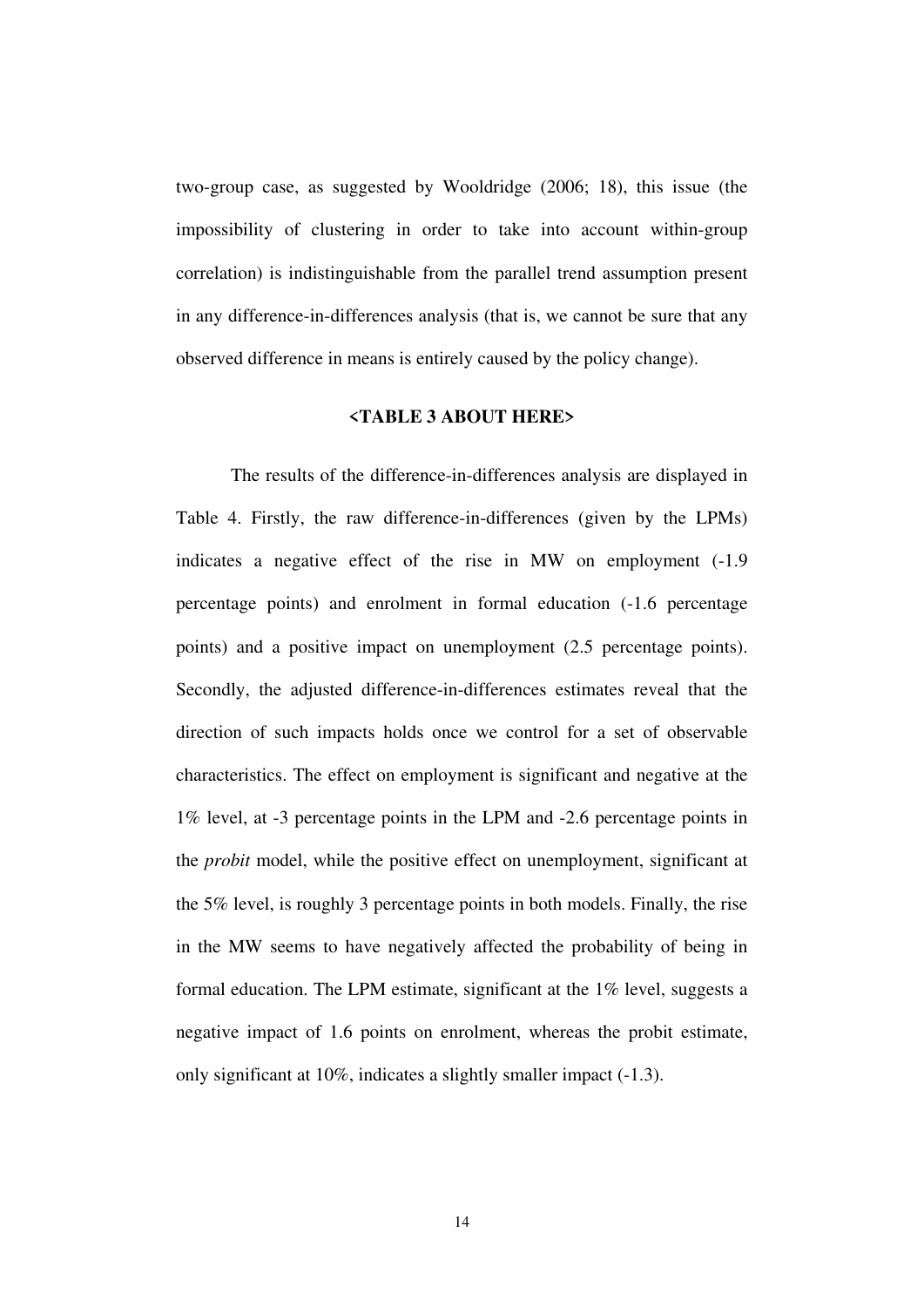The estimate parameters suggest an employment-MW elasticity of roughly -0.5 (using the *probit* results), a figure that is slightly above the findings for the Portuguese case reviewed in the second section of the paper. As employment rates among the affected group were extremely low (below 10%) at the time of the intervention, it is also informative to compute the semi-elasticity (that is, the change in employment in percentage points divided by the percentage change in the MW). The corresponding figure is remarkably lower: -0.05 (from the *probit* estimate).

## **<TABLE 4 ABOUT HERE>**

In order to test the robustness of our results, we repeat the analysis considering a wider control group, people aged between 18 and 24 years old, and we conduct the analysis for an alternative definition of the employed population that excludes employers, the self-employed and family workers and an alternative concept of unemployment that includes discouraged workers among the unemployed instead of among the inactive population. The results of these calculations are presented in Table 5 and they corroborate the significance level, sign and magnitude of the estimates in Table 4.

## **<TABLE 5 ABOUT HERE>**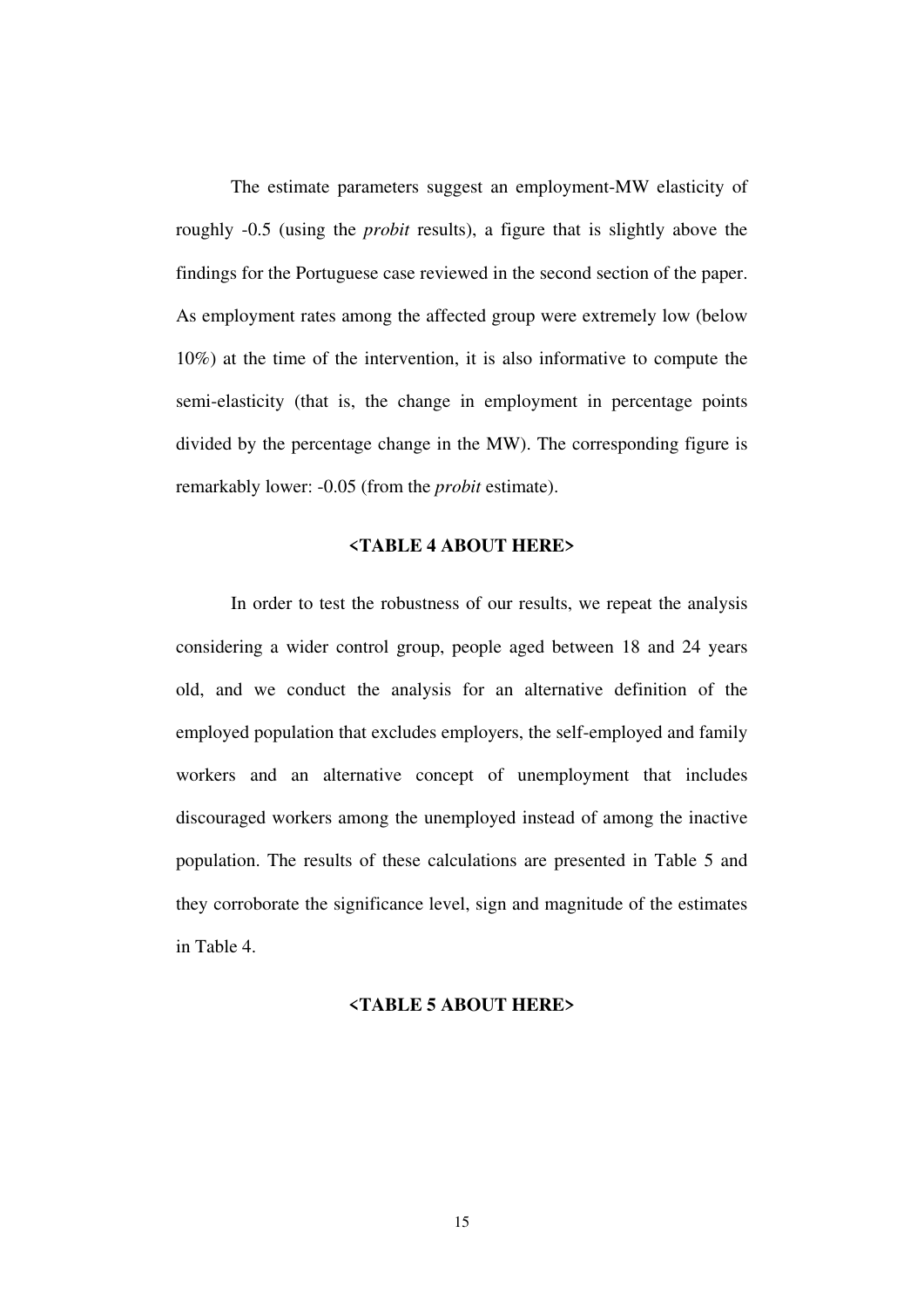## **5. CONCLUSIONS**

This article has analysed the effect of MW on employment, unemployment and education enrolment among people aged 16 and 17 in Spain. We have exploited a natural experiment provided by the existence of a lower MW for this group up to 1995, when, over three years, it was raised to reach full convergence with the standard MW. The empirical analyses, based on the difference-in-differences methodology and taking the population between 18 and 20 years old as the control group, show that this policy intervention had a detrimental effect of around three percentage points on employment among the affected group, raised unemployment by roughly 2 percentage points and diminished school enrolment barely 1.5 percentage points. In order to test the robustness of the results of the main analysis we repeated the analyses using an alternative control group (18-24 year olds) and alternative definitions of employment and unemployment. In all cases, the results obtained have held for both LPM and *probit* specifications.

The evidence presented in the paper is quite consistent with the findings of Pereira (2003) for Portugal but is at odds with the results of Hyslop and Stillman (2007) for New Zealand. The main corollary of the paper is that the rise in the MW of people aged 16 and 17 years old might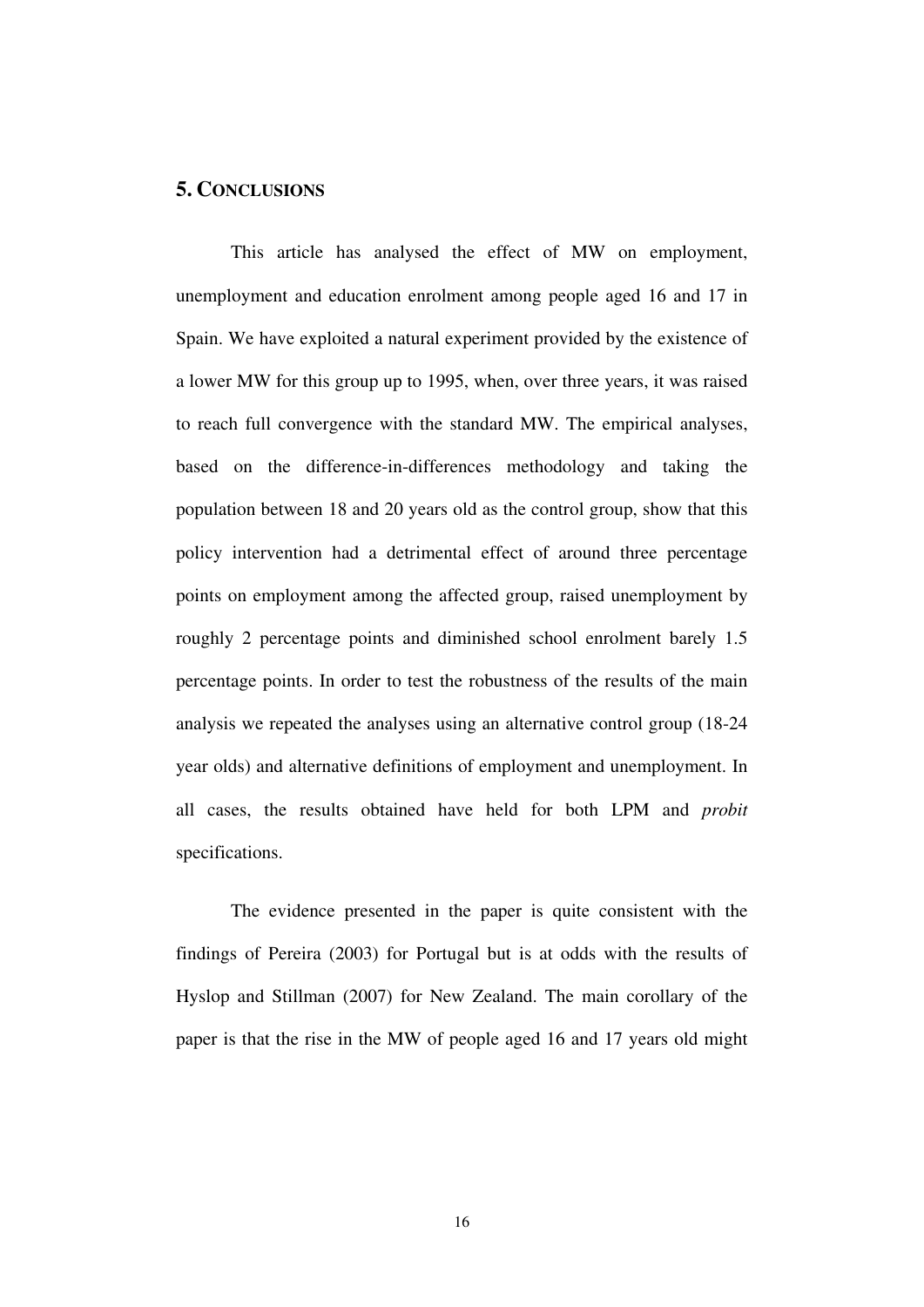have contributed to perpetuate the high rates of school failure and early school leaving and to depress the labour market opportunities of this group.

l

<span id="page-17-0"></span><sup>&</sup>lt;sup>1</sup> As mentioned, the literature is very extensive. See, among many others, the evidence collected and reviewed by Card and Krueger (1995), Boeri and van Ours (2008), Neumark and Wascher (2008) and Vaughan-Whitehead (2010).

<span id="page-17-1"></span> $2$  It has to be acknowledge, though, that in low productivity sectors (eg. retail) a youth MW set too low may risk displacement of adults paid a higher adult MW.<br><sup>3</sup> Reducing school drag at t

<span id="page-17-2"></span><sup>3</sup> Reducing school drop-out rates to below 10% is one of the targets for the *Europe 2020* 

<span id="page-17-3"></span>*Strategy* of the European Union, for example.<br><sup>4</sup> For more details on the questionnaire and methodology of the EAPS see National Statistics Institute (2005) and other documents available on the website of the National Statistics **Institute** Institute **Institute** 

<sup>(</sup>http://www.ine.es/jaxi/menu.do?type=pcaxis&path=%2Ft22/e308\_mnu&file=inebase&L= 0).

<span id="page-17-4"></span> $5$  Note that the caution in the estimation of the parameter for interaction terms in nonlinear models highlighted by Ai and Norton (2003) does not apply here. As argued by Puhani (2008), the cross difference is not equal to the treatment effect, which is the incremental effect of the coefficient of the interaction term.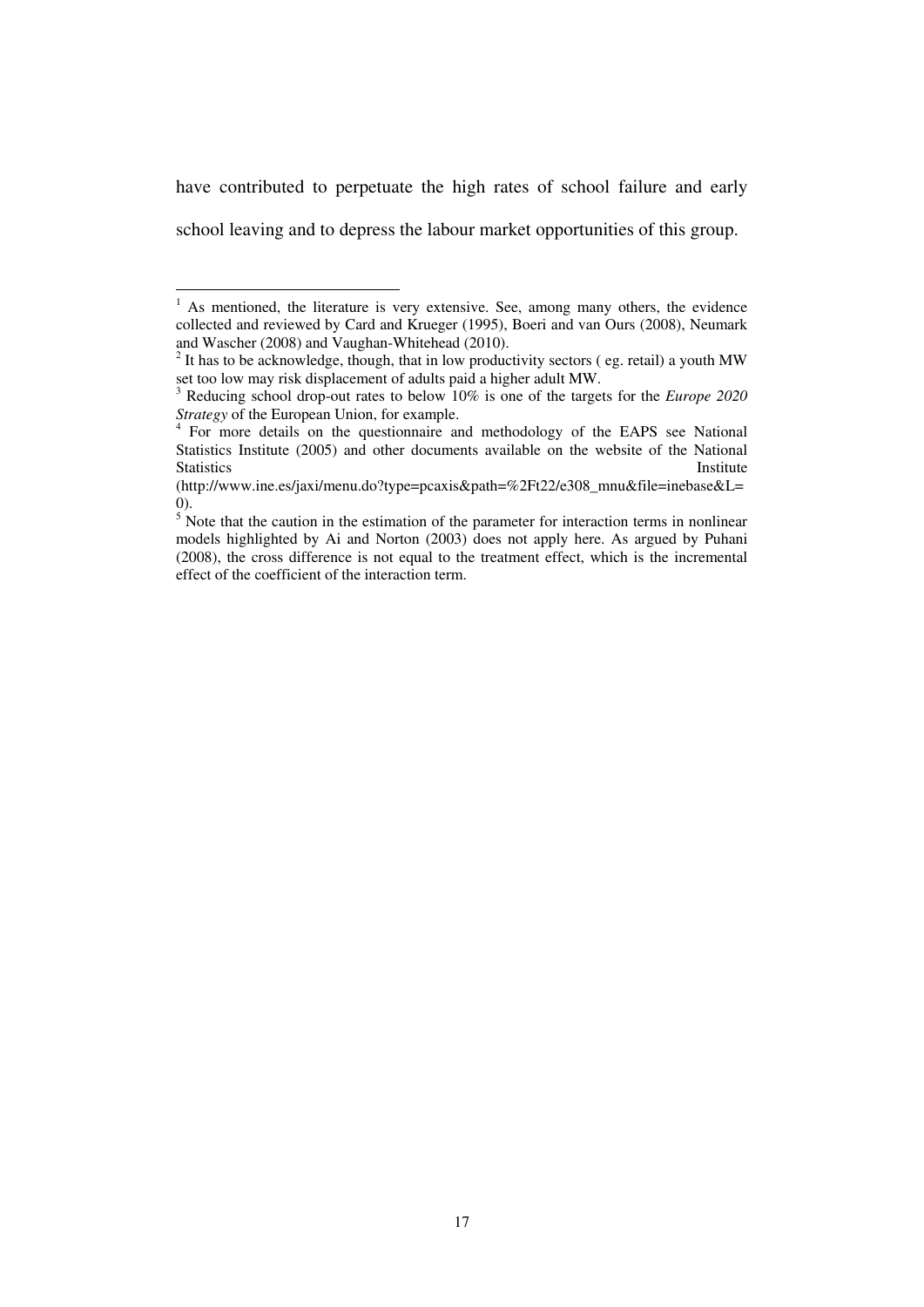## **REFERENCES**

Ai, C. and Norton, E.C. (2003). Interaction terms in logit and probit models. *Economic Letters*, 80; 123-9.

Angrist, J.D. and Pischke, J.S. (2009). *Mostly harmless econometrics: an empiricist's companion*. Princeton, New Jersey: Princeton University Press.

Australian Fair Pay Commission (2007). Review of junior and training wages in the Australian labour market. Issues Paper, September, Australian Fair Pay Commission. Available at http://www.fairpay.gov.au.

Blázquez, M., Llorente, R. and Moral, J. Forthcoming. Minimum Wage and Youth Employment Rates in Spain: New Evidence for the Period 2000- 2008. *Revista de Economía Aplicada*.

Boeri, T. and van Ours, J. (2008). *The economics of imperfect labor markets*. Princeton, New Jersey: Princeton University Press.

Card, D. and Krueger, A.B. (1995). *Myth and measurement: the new economics of the minimum wage*. Princeton, New Jersey: Princeton University Press.

Cebrián, I., Pitarch, J., Rodríguez, C. and Toharia, L. (2007). Análisis de los Efectos del Aumento del Salario Mínimo sobre el Empleo de la Economía Española. *Revista de Economía Laboral*, 7; 1-37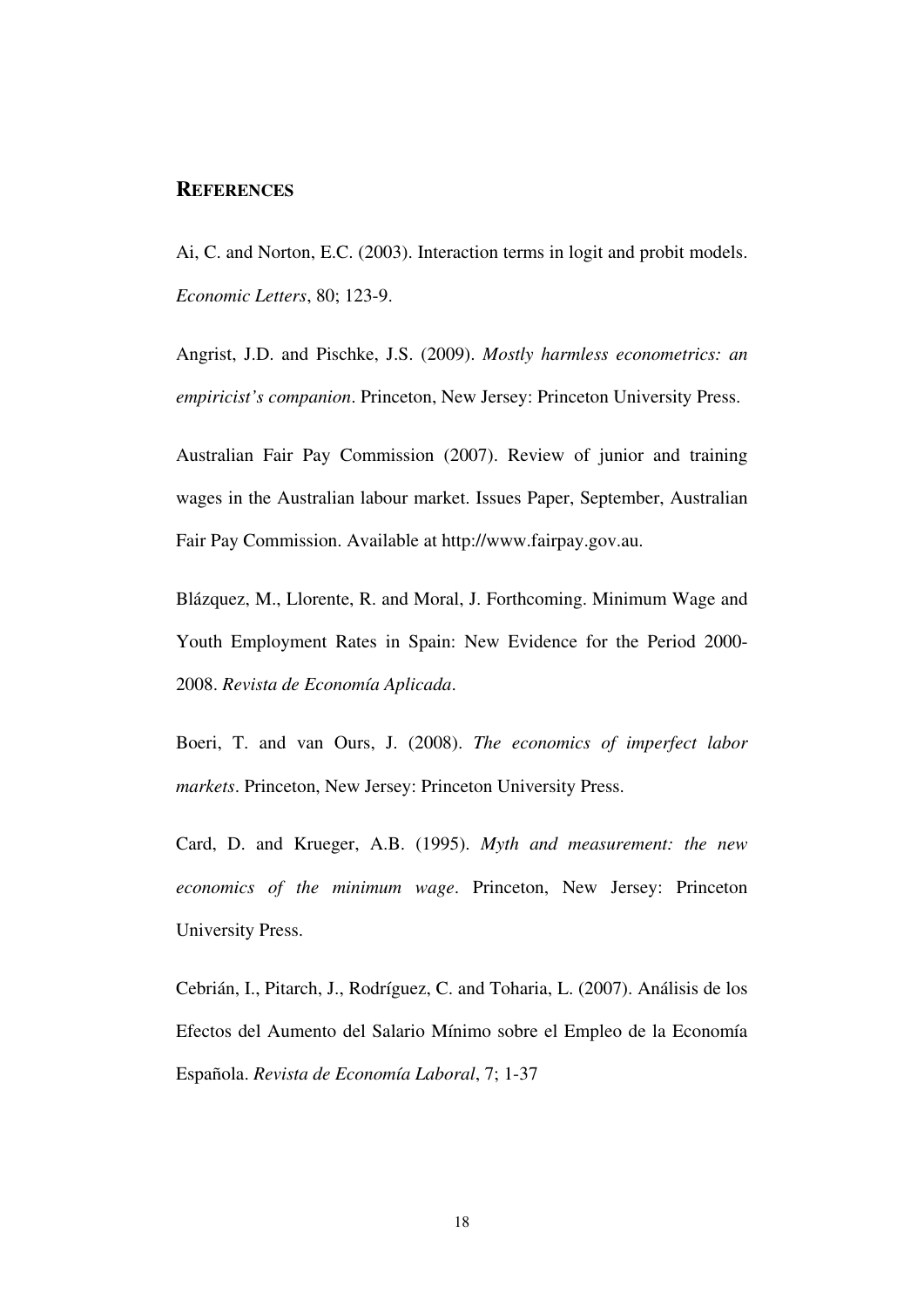Czech, B. (2009). Minimum Wage in January 2009. *Statistics in Focus. Population and Social Conditions*, 29/2009. Available at http://epp.eurostat.ec.europa.eu/cache/ITY\_OFFPUB/KS-QA-09-

29/EN/KS-QA-09-029-EN.PDF.

Dolado, J., Kramarz, F., Machin, S., Manning, A., Margolis, D., Teulings, C., Saint-Paul, G. and Keen, M. (1996). The Economic Impact of Minimum Wages in Europe. *Economic Policy*, 11; 317-72.

González, I., Jiménez-Martín, S. and Pérez, C. (2003). Los efectos del salario mínimo sobre el empleo juvenil en España: nueva evidencia con datos de panel. *Revista Asturiana de Economía*, 27; 147-68.

Hyslop, D. and Stillman, S. (2007). Youth minimum wage and the labour market in New Zealand. *Labour Economics*, 14; 201-30.

Low Pay Commission (2010). *National Minimum Wage. Low Pay Commission Report 2010*. London: The Stationery Office Limited. Available at the state of the state at the state at the state at the state at the state at the state at the state at the state at the state at the state at the state at the state at the state at the state at the state at t

http://www.lowpay.gov.uk/lowpay/report/pdf/LPC\_Report\_2010.PDF.

Marinakis, A. (2007). ¿Un salario mínimo específico para los jóvenes? International Labour Organization Working Paper, Regional Office for Latin America and the Caribbean. Available at http://white.oit.org.pe/tdj/docs/marinakis\_salariomin.pdf.

19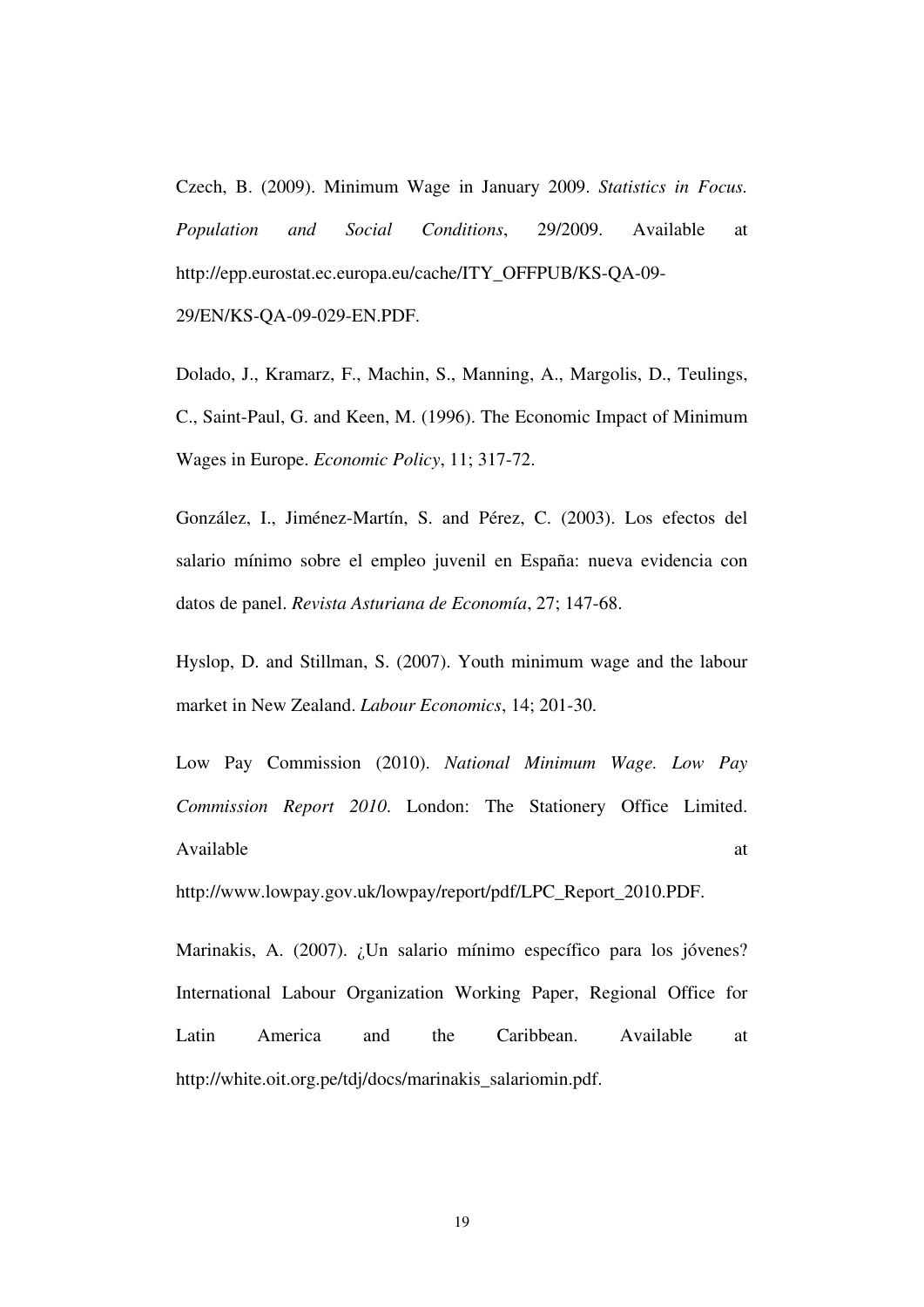National Statistics Institute (2005). Economically Active Population Survey. Design of the survey and assessment of the quality of the information. Technical Report, National Statistics Institute. Available at http://www.ine.es/en/docutrab/epa05\_disenc/epa05\_disenc\_en.pdf.

Neumark, D. and Wascher, W.L. (2008). Minimum wages. Massachusetts: The MIT Press.

Pereira, S.C. (2003). The impact of minimum wages on youth employment in Portugal. *European Economic Review*, 47: 229-44.

Pérez, C., González, I. and De Prada, M.D. (2002). Los efectos simultáneos del salario mínimo sobre el empleo, la participación y la tasa de paro de los adolescentes españoles. *Moneda y Crédito*, 215; 225-246.

Puhani, P.A. (2008). The treatment effect, the cross difference and the interaction term in nonlinear 'difference-in-differences' models. IZA Discussion Paper No. 3478.

Quintini, G. and Martin, S., 2006. Starting Well or Losing their Way? The Position of Youth in the Labour Market in OECD Countries. OECD Social, Employment and Migration Working Paper No. 39.

Vaughan-Whitehead, D. (Ed.) (2010). *The Minimum Wage Revisited in the Enlarged EU*. Cheltenham: Edward Elgar.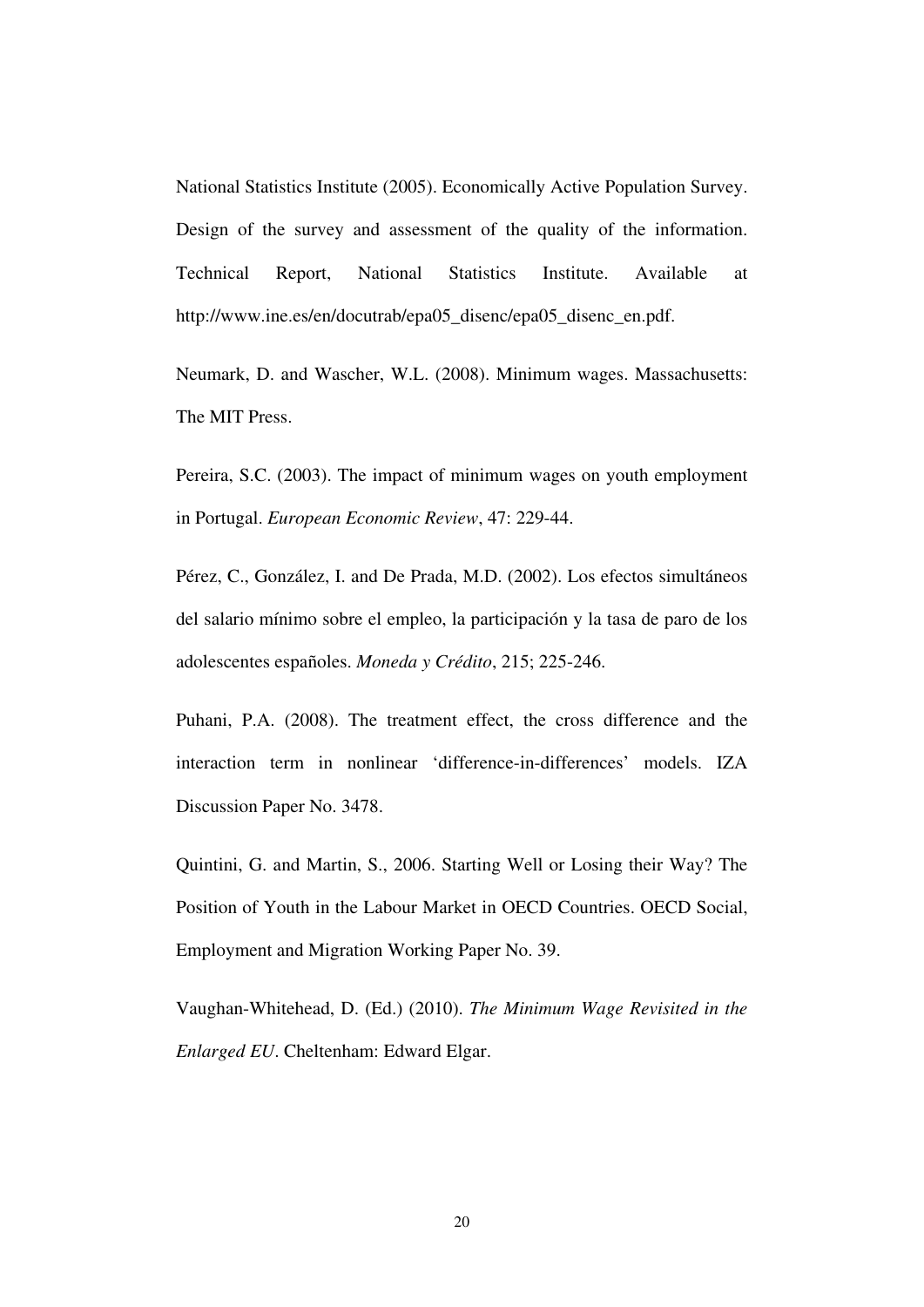Wooldridge, J.M. (2006). Cluster-sample methods on applied econometrics: an extended analysis, mimeo. Available at https://www.msu.edu/~ec/faculty/wooldridge/current%20research/clus1aea. pdf.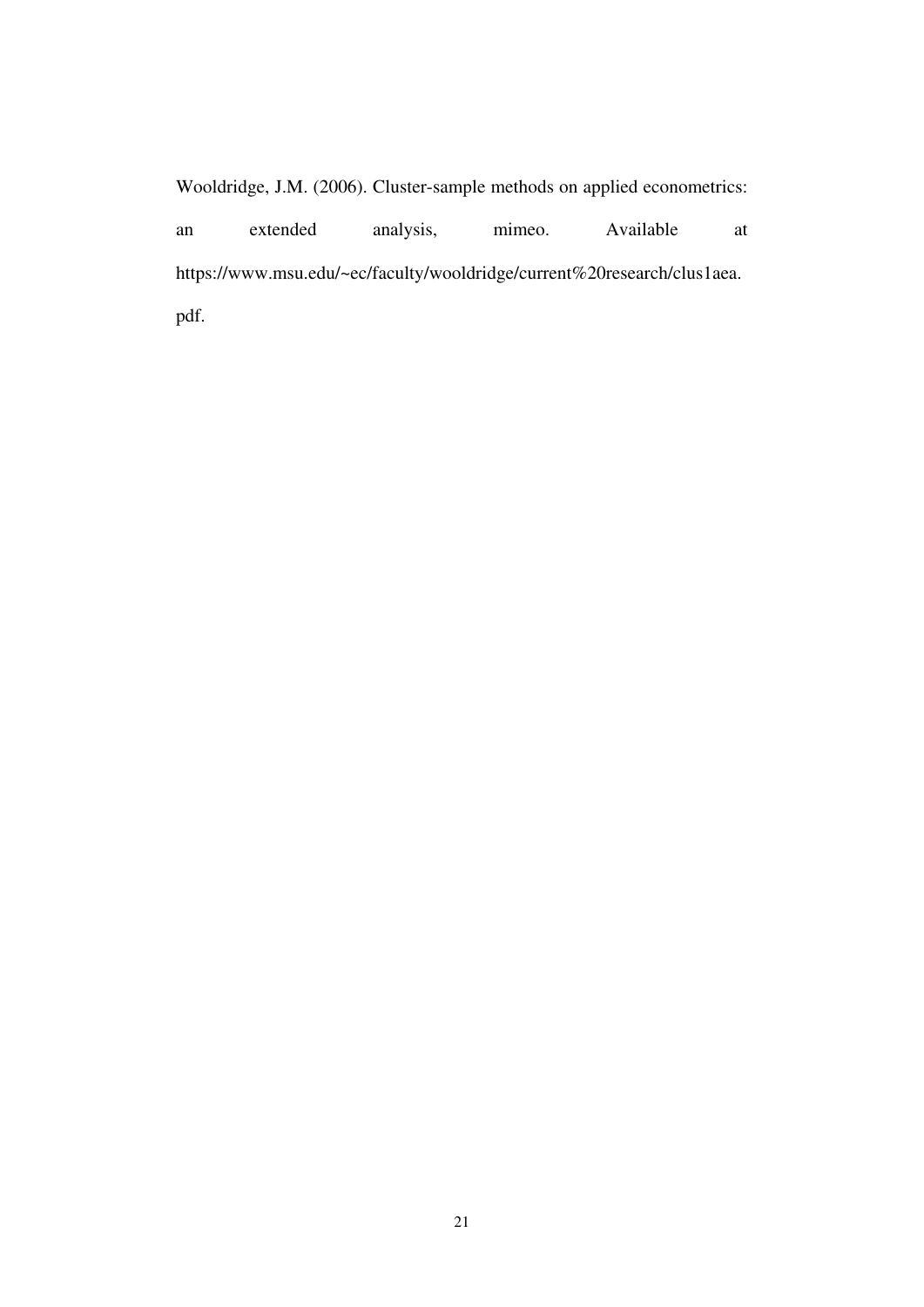| Countries            | Age and % of standard MW wage                                                                                                                                                       |  |  |  |
|----------------------|-------------------------------------------------------------------------------------------------------------------------------------------------------------------------------------|--|--|--|
| Australia            | 17 years old: 60%<br>16 years old: 50%<br>18 years old: 70%<br>19 years old: 80%<br>20 years old: $90\%$                                                                            |  |  |  |
| Belgium              | $\leq$ 17 years old: 70 %<br>17 years old: 76%<br>18 years old: 82%<br>19 years old: 88%<br>20 years old: 94%                                                                       |  |  |  |
| Czech Republic       | With less than 6 month in the job and $\leq 21$ years old: 90<br>%                                                                                                                  |  |  |  |
| France               | With less than 6 month in the job:<br>$\leq$ 17 years old: 80 %<br>17 years old: 90 %                                                                                               |  |  |  |
| Ireland              | $\leq$ 18 years old: 70%<br>18 years old and over and first job or continuation in<br>employment: first year, 80 %; second year, 90 %.                                              |  |  |  |
| Korea                | $\leq$ 18 years old: 90%<br>reduced rate the first 6 months                                                                                                                         |  |  |  |
| Luxembourg           | $\leq$ 17 years old : 75%<br>17 years old: 80%                                                                                                                                      |  |  |  |
| Netherlands          | 15 years old: 30 %<br>16 years old: 34.5%<br>17 years old: 39.5%<br>18 years old: 45.5%<br>19 years old: 52.5%<br>20 years old: 61.5%<br>21 years old: 72.5%<br>22 years old: $85%$ |  |  |  |
| New Zealand          | $\leq$ 18 years old: 80%                                                                                                                                                            |  |  |  |
| Poland               | $\leq$ 18 years old: 85 %                                                                                                                                                           |  |  |  |
| Slovak Republic      | $\leq$ 18 years old: 75%                                                                                                                                                            |  |  |  |
| Turkey               | $\leq$ 16 years old: 85%                                                                                                                                                            |  |  |  |
| United Kingdom       | 16-17 years old: 61 %<br>18-20 years old: 82 %                                                                                                                                      |  |  |  |
| <b>United States</b> | $\leq$ 20 years old, 41 % during the first 90 days*                                                                                                                                 |  |  |  |

Table 1. OECD countries with different minimum wages for youth

\* The 1996 Amendments to the Fair Labor Standard Act allow employers to pay a youth minimum wage of not less than US\$4.25 an hour, compared with the standard Federal MW of US\$7.25 an hour in 2010.

Source: Quintini and Martin (2006), Australian Fair Pay Commission (2007), Marinakis (2007) and Low Pay Commission (2010).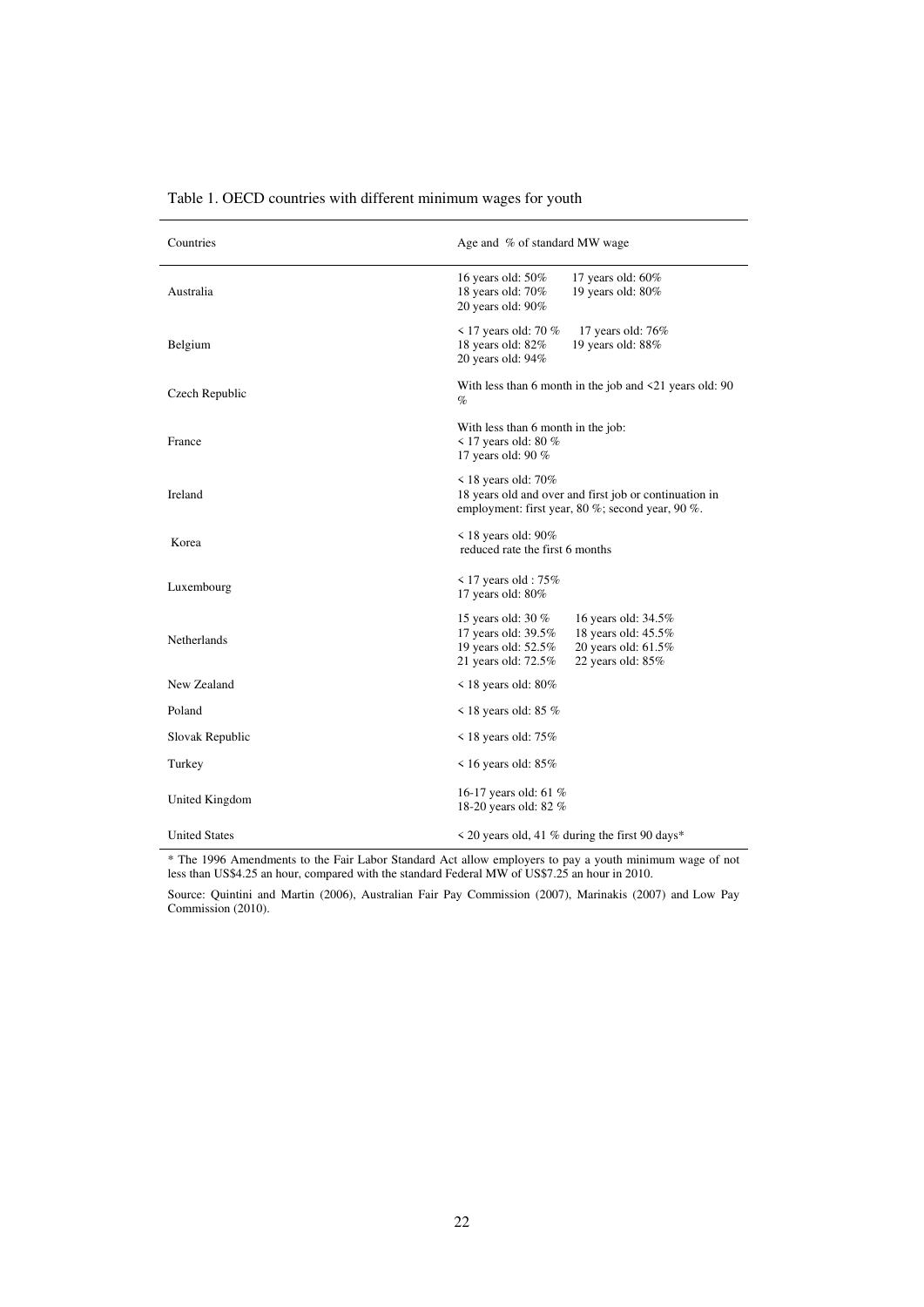|  | Table 2. Increase in standard and youth MW 1995-1998 |  |  |  |  |  |  |  |
|--|------------------------------------------------------|--|--|--|--|--|--|--|
|--|------------------------------------------------------|--|--|--|--|--|--|--|

|                                                | Workers aged 16 and 17 | Workers aged 18 and over |
|------------------------------------------------|------------------------|--------------------------|
| Nominal increase 1995-1998 (%)                 | 64.2                   | 8.5                      |
| CPI increase 1995-1998 (%)                     | 7.5                    | 7.5                      |
| Real increase 1995-1998 (%)                    | 56.7                   | 1.0                      |
| Minimum wage in 1995 (current Euros per month) | 249                    | 377                      |
| Minimum wage in 1998 (current Euros per month) | 409                    | 409                      |

Source: Authors' analysis based on data from the National Statistics Institute (Spain).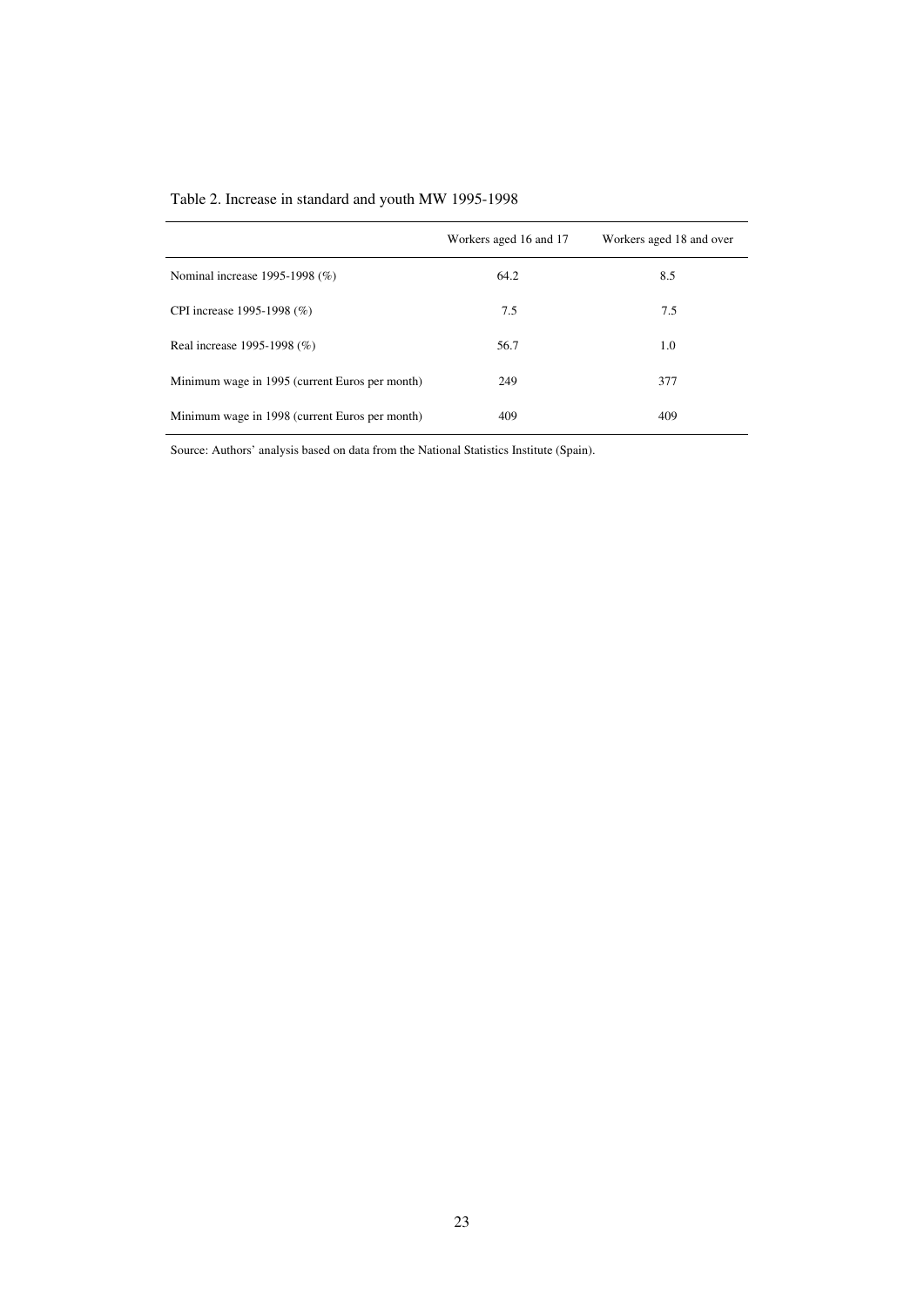| Table 3. Main descriptive statistics of the database |  |
|------------------------------------------------------|--|
|------------------------------------------------------|--|

|                                                       | Total population between People aged 16 and 17<br>16 and 20 years old |                       | years old |                       | People aged between 18<br>and 20 years old |                       |
|-------------------------------------------------------|-----------------------------------------------------------------------|-----------------------|-----------|-----------------------|--------------------------------------------|-----------------------|
|                                                       | Mean                                                                  | Standard<br>deviation | Mean      | Standard<br>deviation | Mean                                       | Standard<br>deviation |
| Employed (over people not<br>conscripted)             | 0.163                                                                 | 0.369                 | 0.090     | 0.286                 | 0.209                                      | 0.407                 |
| Employed (alternative definition)                     | 0.139                                                                 | 0.346                 | 0.073     | 0.261                 | 0.180                                      | 0.384                 |
| Unemployed                                            | 0.462                                                                 | 0.499                 | 0.508     | 0.500                 | 0.448                                      | 0.497                 |
| Unemployed (alternative definition)                   | 0.461                                                                 | 0.498                 | 0.505     | 0.500                 | 0.447                                      | 0.497                 |
| In formal education (over total<br>population)        | 0.582                                                                 | 0.493                 | 0.694     | 0.461                 | 0.515                                      | 0.500                 |
| Aged 16 or 17 years old                               | 0.377                                                                 | 0.485                 | $\cdots$  | $\qquad \qquad -$     | $---$                                      | $\qquad \qquad -$     |
| <b>Year 1998</b>                                      | 0.477                                                                 | 0.499                 | 0.470     | 0.499                 | 0.482                                      | 0.500                 |
| Treated                                               | 0.177                                                                 | 0.382                 | 0.470     | 0.499                 | 0.000                                      | 0.000                 |
| Age                                                   | 18.1                                                                  | 1.4                   | 16.5      | 0.5                   | 19.0                                       | 0.8                   |
| Squared age                                           | 328.8                                                                 | 50.9                  | 273.1     | 16.5                  | 362.6                                      | 31.2                  |
| Female                                                | 0.489                                                                 | 0.500                 | 0.489     | 0.500                 | 0.488                                      | 0.500                 |
| No education                                          | 0.022                                                                 | 0.146                 | 0.020     | 0.140                 | 0.023                                      | 0.149                 |
| Primary education                                     | 0.083                                                                 | 0.276                 | 0.102     | 0.302                 | 0.072                                      | 0.259                 |
| <b>Upper Secondary education</b>                      | 0.331                                                                 | 0.471                 | 0.134     | 0.340                 | 0.450                                      | 0.498                 |
| University education                                  | 0.002                                                                 | 0.043                 | 0.000     | 0.008                 | 0.003                                      | 0.054                 |
| Married                                               | 0.014                                                                 | 0.119                 | 0.006     | 0.080                 | 0.019                                      | 0.137                 |
| Household size                                        | 4.7                                                                   | 1.3                   | 4.7       | 1.3                   | 4.7                                        | 1.4                   |
| Squared household size                                | 23.7                                                                  | 15.4                  | 23.7      | 15.2                  | 23.7                                       | 15.5                  |
| Number of children aged 5 years old<br>or less        | 0.075                                                                 | 0.302                 | 0.087     | 0.320                 | 0.068                                      | 0.291                 |
| Number of children aged between 6<br>and 15 years old | 0.537                                                                 | 0.726                 | 0.647     | 0.772                 | 0.470                                      | 0.689                 |
| Observations                                          |                                                                       | 127,380               |           | 40,317                |                                            | 79,063                |

Source: Authors' analysis from EAPS 1995 and 1998.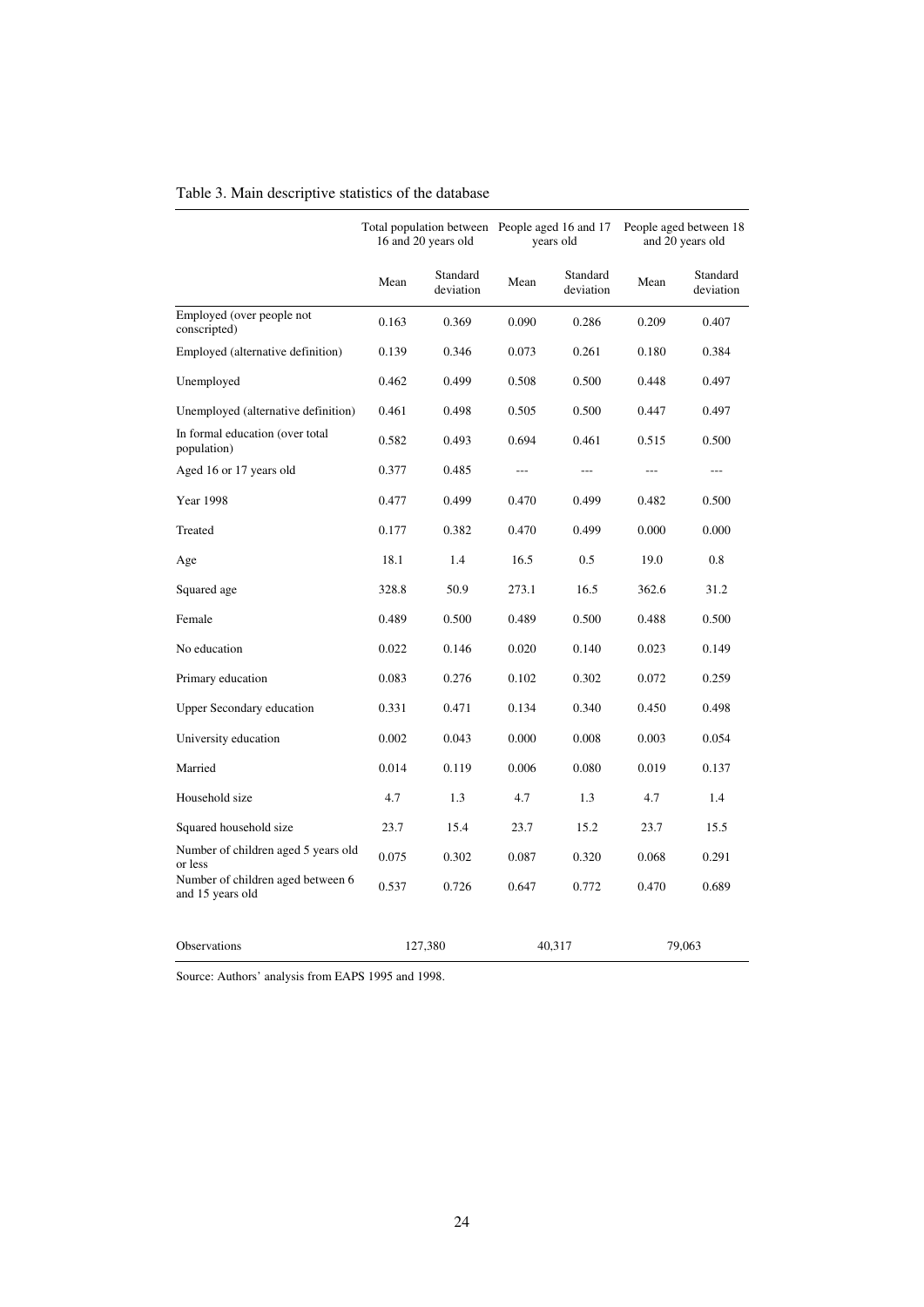|                                             | Raw difference-in-differences | Adjusted difference-in-<br>differences |
|---------------------------------------------|-------------------------------|----------------------------------------|
| Effect on employment                        |                               |                                        |
| $\ensuremath{\mathrm{LPM}}$                 | $-0.019$ ***                  | $-0.030$ ***                           |
|                                             | (0.005)                       | (0.004)                                |
| $R^2$                                       | 0.025                         | 0.344                                  |
| Probit                                      | $-0.011$ ***                  | $-0.026$ ***                           |
|                                             | (0.004)                       | (0.005)                                |
| Pseudo- $R^2$                               | 0.030                         | 0.154                                  |
| Observations                                | 123,955                       | 123,955                                |
| Effect on unemployment                      |                               |                                        |
| <b>LPM</b>                                  | $0.025*$                      | $0.030**$                              |
|                                             | (0.015)                       | (0.014)                                |
| $R^2$                                       | 0.008                         | 0.040                                  |
| Probit                                      | $0.026*$                      | $0.031**$                              |
|                                             | (0.015)                       | (0.015)                                |
| Pseudo- $R^2$                               | 0.006                         | 0.029                                  |
| Observations                                | 36,497                        | 36,497                                 |
| Effect on being enroled in formal education |                               |                                        |
| <b>LPM</b>                                  | $-0.016***$                   | $-0.016$ ***                           |
|                                             | (0.006)                       | (0.006)                                |
| $\mathbb{R}^2$                              | 0.033                         | 0.141                                  |
| Probit                                      | $-0.010*$                     | $-0.013*$                              |
|                                             | (0.006)                       | (0.007)                                |
| Pseudo- $R^2$                               | 0.024                         | 0.110                                  |
| Observations                                | 127,380                       | 127,380                                |

## Table 4. Results of the econometric analysis

Note:

\*\*\* Significant at the 1% level; \*\* significant at the 5% level; \* significant at the 10% level.

Robust standard errors between parentheses. In the *probit* models, standard errors of the difference-in-differences estimates are computed using the Delta method.

In *probit* models, we report the marginal effect evaluated at regressors' averages.

Control variables in the adjusted difference-in-differences model include gender, age, squared age, marital status, household size, squared; household size, number of children aged 5 years old or under in the household, number of children aged between 6 and 15 years in the household, region and quarter. In addition, in the case of employment and unemployment, the econometric specification also comprises the level of education completed by individuals.

Source: Authors' analysis from EAPS 1995 and 1998.